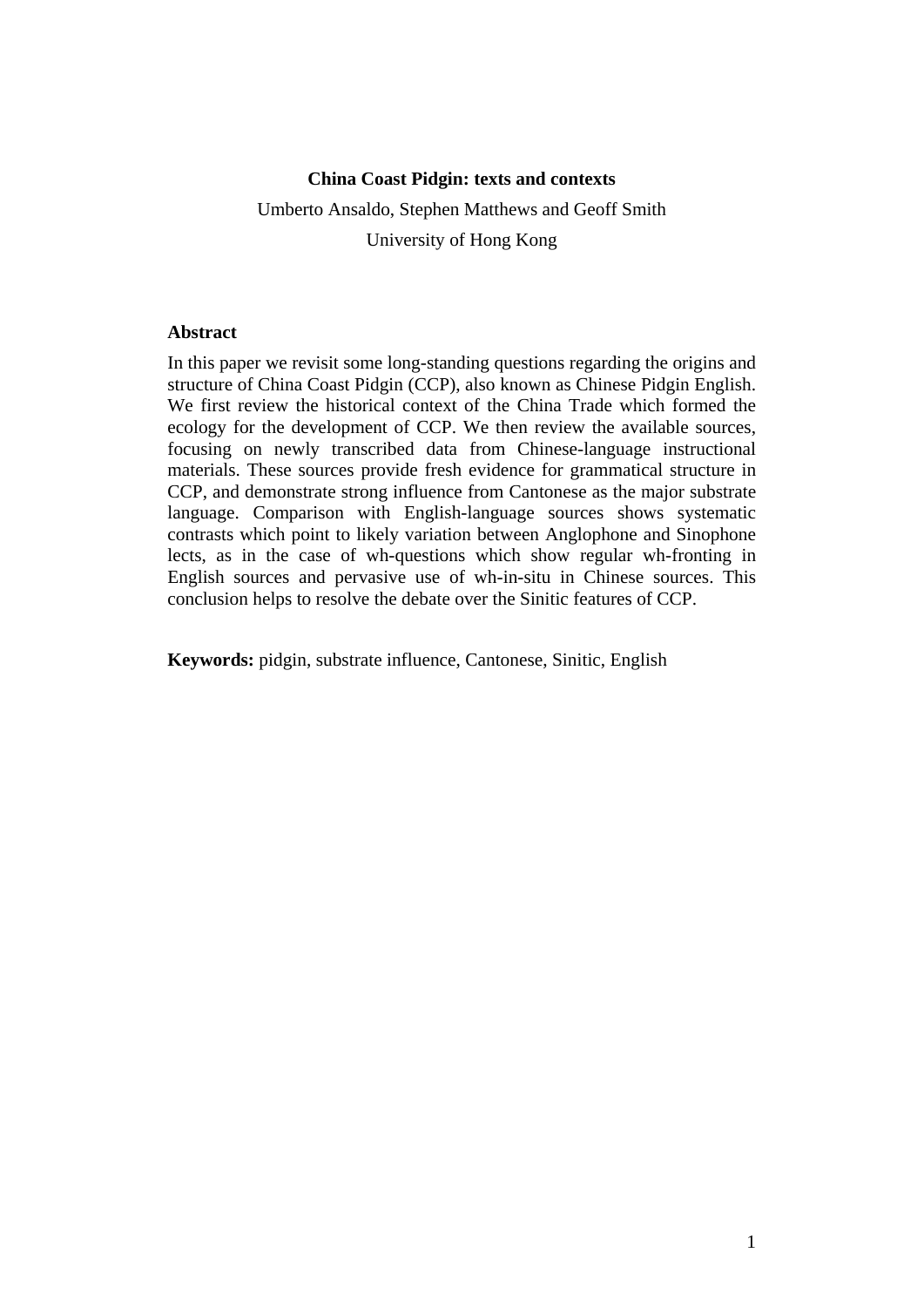#### **1. Introduction**

China Coast Pidgin, also known as Chinese Pidgin English, has been called the 'mother of all pidgins' for a number of reasons (Li, Matthews & Smith 2005:79). **[INSERT FOOTNOTE 1 HERE]** In particular, it seems to have given the name 'pidgin' to functionally restricted codes that arise in predominantly bilingual communities (Reinecke 1937). China Coast Pidgin (CCP) has also been associated with the expansion of English-lexifier pidgins in the Pacific (Siegel 1990; Tryon, Mühlhäusler & Baker 1996:485). While typically stereotyped and ridiculed in the popular British imagination and literature, it functioned as a lingua franca in the communities of Western traders found in the ports of the China Coast (and some inland markets). An unusual feature of CCP, particularly important for linguistic scholarship and the study of pidgins, is that it was available in written sources for the purpose of transmission among the Chinese (Shi 1993).

 This paper offers a historical discussion of the context of formation of CCP, and a structural description of the language as represented in marginalia in *The Chinese-English Instructor*, the largest single source of credible CCP texts, and one rich in grammatical data. Our aim is to add to our knowledge of the evolution of CCP, on which relatively little has been written. In previous scholarship, there has been a tension between substratist analysis (Shi 1991) and claims of English influence and universals of pidginization (Baker & Mühlhäusler 1990) in accounting for the evolution of the pidgin. We will show that both analyses are likely to be valid if CCP existed in a variety of forms. The paper is structured as follows. Section 2 is a historical introduction to the Western presence in Southern China and an in-depth look at the ecology of the Pearl River Delta, where CCP was born. Section 3 describes the sources for CCP available to date and summarizes previous scholarship on the topic. Section 4 is a grammatical analysis of the *Instructor* data. Section 5 discusses the findings in relation to previous studies on CCP and draws our conclusions.

#### **2. History of CCP**

 The history of Macau and the Pearl River Delta constitutes probably the most fundamental chapter in the development of East-West contacts in China and the linguistic ecology that resulted from these encounters. As a consequence of these East-West encounters, at least two new varieties emerged between the seventeenth and the eighteenth centuries: (1) Makista, an Asian-Portuguese vernacular with Sinitic elements that became the idiom of the mixed Portuguese-Asian community of Macau (see Ansaldo & Matthews 2004; Ansaldo, Matthews & Smith 2009) and (2) China Coast Pidgin (CCP), the trade jargon that developed around the Canton (Guangzhou) area during British colonial rule, and later spread to other ports of China and even into the Pacific. **[INSERT FOOTNOTE 2 HERE]**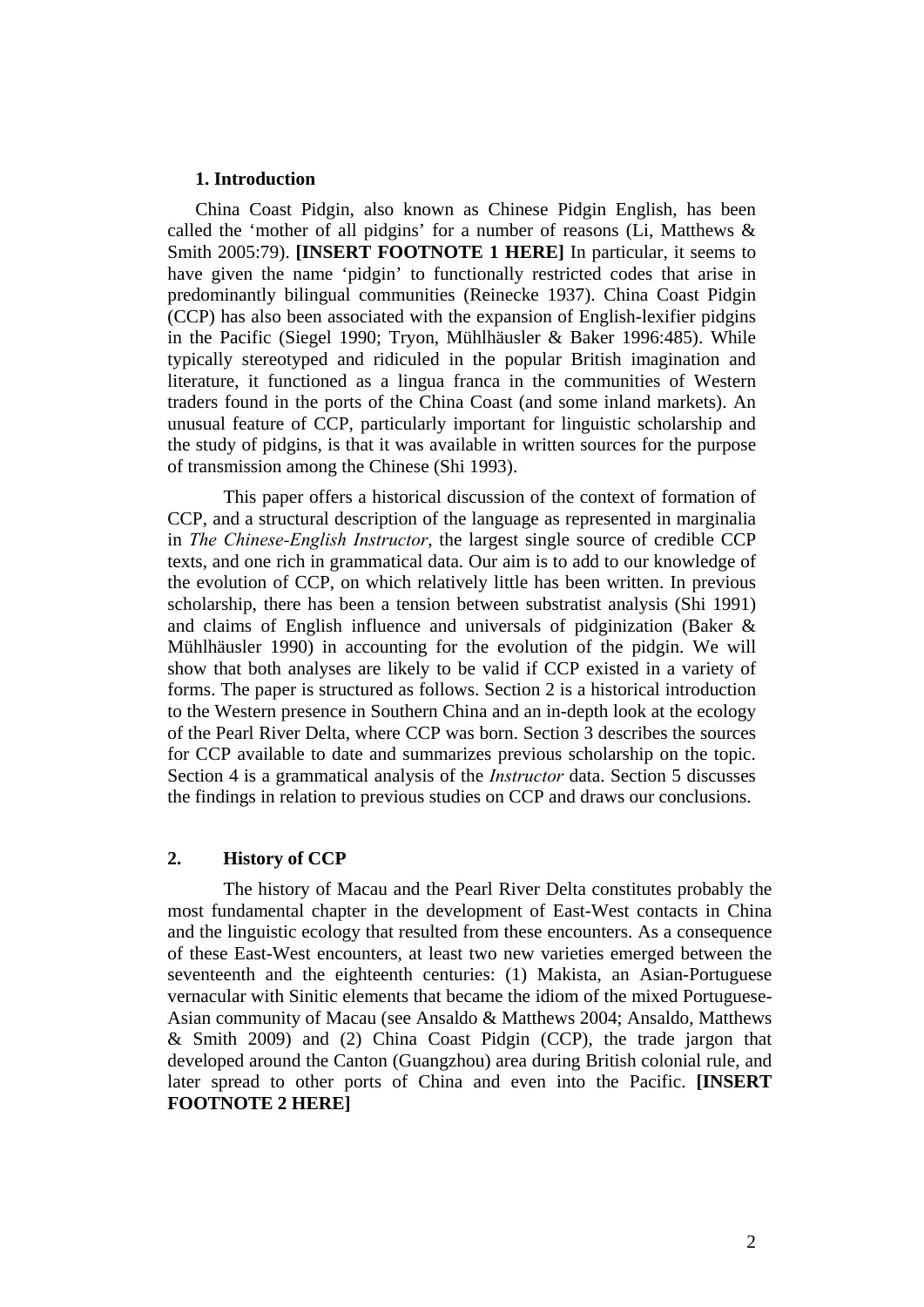## *2.1 The British and Portuguese presence in Southern China*

 The British arrived in Southern China over a century after the Portuguese. Although there were sporadic contacts with the Ming and Southern Ming Dynasties, most of the early interaction was in the period 1644-1684, at which time several problems affected the newly installed Qing dynasty. Besides the usual border wars against Altaic tribes in the northwest, Chinese authorities were busy dealing with the uprising of the Taiwanese under the 'pirate' Koxinga, which among other things contributed to the ban on maritime commerce. Chinese authorities were thus unconcerned with the new traders, and happy to use the Macanese – Macau residents mainly of Portuguese ancestry – as mediators in the initial contacts. Macanese authorities were interested in protecting their monopoly on trade with China and attempted to confine and control the activities of the British as much as possible. The British resented Portuguese mediation and tried hard to trade directly with Chinese authorities. In 1685 an imperial decree determined that Canton would be opened for trade, and in 1699 the British were allowed to establish a 'factory' in which to conduct business (Gunn 1996:27); this is a term derived from Portuguese *feitor,* an agent dedicated to the trade in goods under royal monopoly, a central figure in Portuguese mercantile history since the early fifteenth century (Paviot 2005:24). From this period come the comments of Mundy (1637) who noted the difficulties encountered when trying to use English to communicate with the locals. Other travelers reported the use of a mixture of English and Portuguese in the interaction with local Chinese well into the middle of the eighteenth century (Noble 1762). Obviously Macau played an important role in the early trade between Western merchants and China. Among the sons of the Macanese (or *casados*), a class of interpreters grew over time, specialized in mediating between the Chinese authorities and Portuguese officials. They were fluent in written and spoken Chinese, most likely both Cantonese and Mandarin as they were dealing with local authorities, who would require the former, as well as court officials from the capital, for whom only the latter would be acceptable (Boxer 1973). This linguistic expertise positioned them at the center of the East-West trade as interpreters and mediators, a role that they held on to even after the establishment of Dutch and British trading houses led to a decline of Portuguese economic power. Not only was a form of vernacular Asian-Portuguese the lingua franca for Western traders, it was also the best means of communication with Chinese parties until the late eighteenth century. Moreover, the Portuguese were regarded as the best source of information on Chinese (as well as Japanese) culture and manners, because it was in Macau that the only schools for the study of Chinese language and culture could be found, especially linked to missionary activity (Martino 2003; Tamburello 1983). As stated in the *Chinese Repository* (1833, cited in Martino 2003:21), 'for over a century from 1517 the only European ships to visit China were Portuguese, and their language became, to some extent, the lingua franca of the coast'. Finally, even after the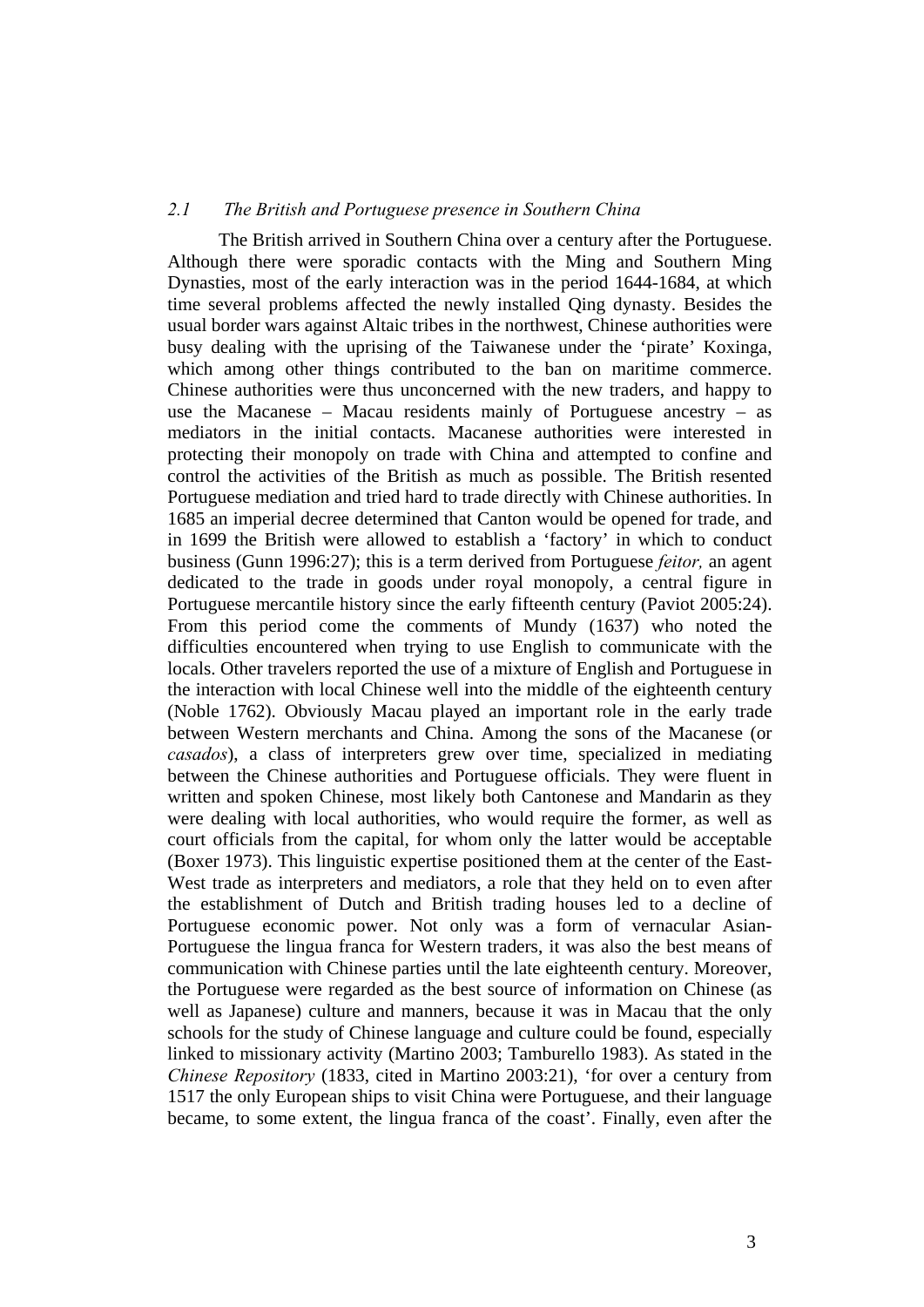opening of Canton, Macau remained a periodic residence of Western traders, in particular each summer and autumn, when the city would fill up with traders waiting for their boats to be measured or papers to be issued (Gunn 1996:28).

 It is only from the latter part of the seventeenth century that British presence started growing in Southern China, as a result of (a) the refusal by Japan to trade with the British, which led to a growing interest in the China trade, (b) the recognition by other Western trading powers of the East India Company, and (c) the resolution of the conflict between China and Taiwan, which opened up maritime routes once more (Martino 2003). For these reasons, in the first phase of British-Chinese relations the role of English would have been irrelevant (Martino 2003: 24); not only was Portuguese mediation central in this phase, but British presence in the region was also severely limited and lacked constant presence, as the British were still very focused on India and North America until the end of the seventeenth century. Though it is impossible to rule out British-Chinese linguistic contacts in this early phase, it is much more likely that the trade jargon known as China Coast Pidgin evolved in a later period, following the 'Flint case' and the development of the 'Canton System' discussed in the following section.

## *2.2 The Canton System*

 Already in the early days of the Canton Trade, commerce was regulated by Chinese authorities and was confined to a number of limited ports where Western merchants carried out business through local Chinese merchants, among whom corruption abounded. In an attempt to liberalize and improve commerce, James Flint, who resided in China between 1736 and 1762, traveled to Tianjin to address the emperor on the question of corruption of the local Cantonese authorities (Martino 2003:32; Soothill 1925). He obtained help in translating a petition on corruption in the Canton Trade and presented it to the emperor. The consequences of this interference were drastic: Flint was imprisoned in Macau for three years and then expelled from China; all ports except Canton were closed to foreigners; the translator of the petition was beheaded; and it was forbidden to teach foreigners the Chinese language, on penalty of death. This also led to the formalization of the 'Canton System' and resulted in the fact that, until 1842, all power was virtually in Chinese hands, with the movements of Westerners heavily restricted, contact with the local population was prohibited except through officially appointed mediators, and an official position of inferiority was accepted by Western traders for the sake of economic profit. It should be acknowledged that many missionaries did manage an impressive command of the language, and presumably the banning of teaching could be circumvented where necessary. Nevertheless, with such official measures in place, the British generally never gained any knowledge of the Chinese language, nor did they set up institutions to study Chinese culture.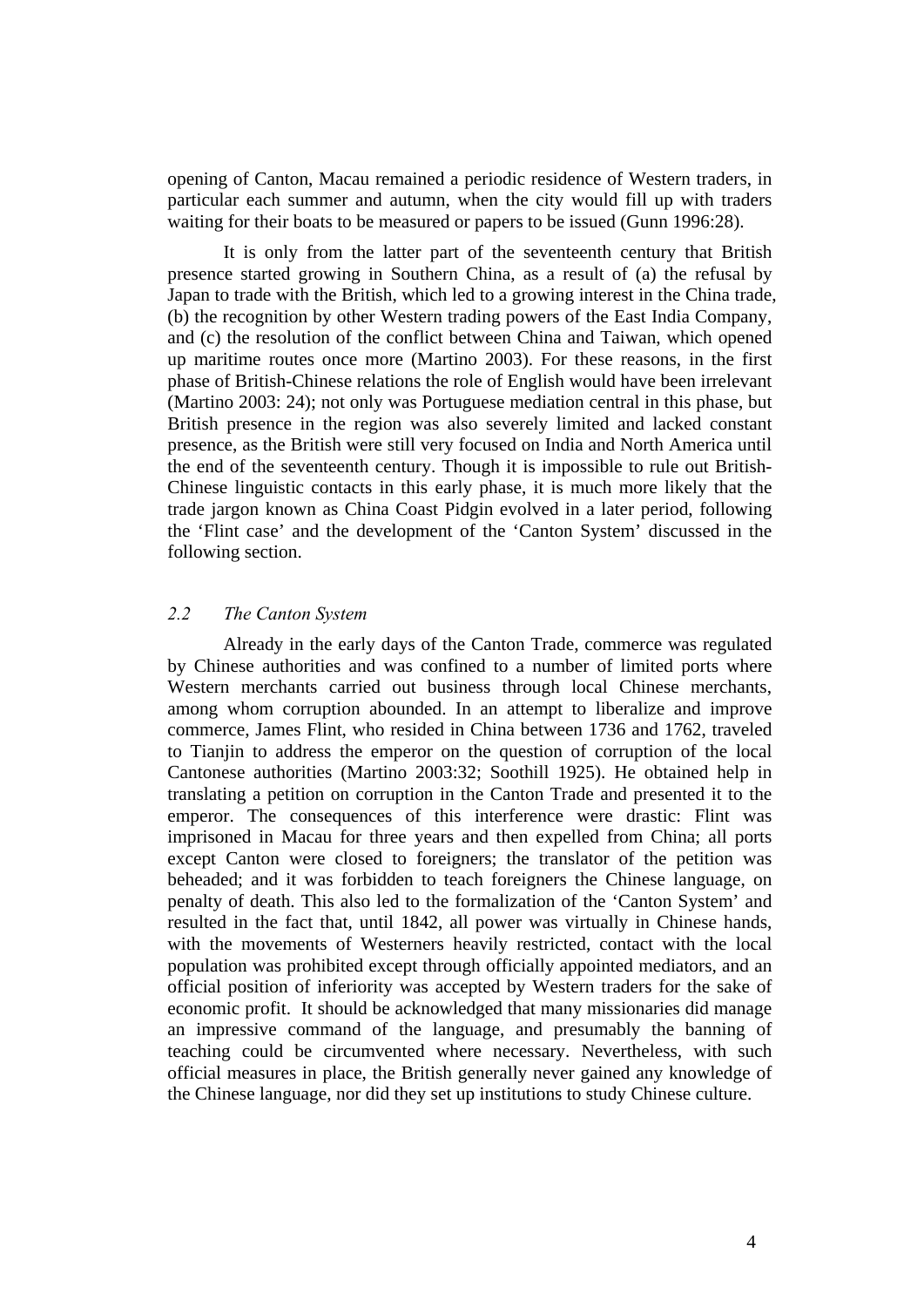The 'Canton System', which actually evolved during the first sixty years of the eighteenth century, is well-known to historians, thanks to the wealth of records left behind by the European trading companies as well as Chinese official documents (Van Dyke 2005). The Canton System developed in order to gain better control of the activities of Westerners and local officials in the Pearl River Delta. While it was difficult and potentially expensive for the Chinese to exert total control over the comings and goings of boats in the open sea off Macau and its islands, as this would have required extensive patrolling, forcing boats to sail up the Pearl River into Canton provided the authorities with an ideal passage which was easy to control (Van Dyke 2005). It was organized along typical Chinese lines (Fairbank & Goldman 1998:195): Chinese merchant families were appointed by the government to act as brokers and superintendents of the foreign traders. Each foreign ship was the responsibility of one Chinese family-firm. These 'security' merchants formed a guild, the *Cohong,* at the command of a customs superintendent, the *Hoppo*, who answered directly to the Emperor. The *Cohong* and the *Hoppo* assisted, controlled and taxed the foreign cargoes. This proceeded in three steps: (1) foreign boats were required to call at Macau and were then escorted up the river to Canton; (2) at the harbor of Whampoa (Huangpu), 20 km from Canton, the boats stopped and the cargo was unloaded onto smaller vessels; (3) from Whampoa, the chief trader of the foreign firm (the *taipan* or *supercargo*) and the cargo moved to Canton, while the ship and crew were left at Whampoa.

 During the eighteenth century there were no more than 20 *supercargoes*, and very few of them visited the foreign quarter at Canton, typically only once every three years due to prohibition or time spent at sea (Li et al. 2005; Shi 1986). Until the end of the eighteenth century, ships' crews had to remain in the port of Whampoa for three months during winter; there could be up to 2,000 British sailors at a time as well as other foreign crew, and we know that interaction with the locals, in terms of prostitution, street fights, etc. was common (Bolton 2003:157; Martino 2003:51). One of the most notorious sentences in early CCP, in which a rare mixture of Portuguese and English elements is found, certainly comes from this type of environment: *carei glandi hola pickenini hola?*, 'you want the big whore or the small whore?' (Noble 1762:240). In the mid nineteenth century, it was reported that in Whampoa the Chinese could speak better English than in Canton (Nicol 1822; Williams 1836). This implies that, notwithstanding the tight official control, an underworld of material and human smuggling allowed contacts between Westerners and Chinese to take place.

## *2.3 The nature of Chinese-Western contacts*

 In order to appreciate the history of East-West encounters in general, it is important to realize that Western arrivals in Southern China were not always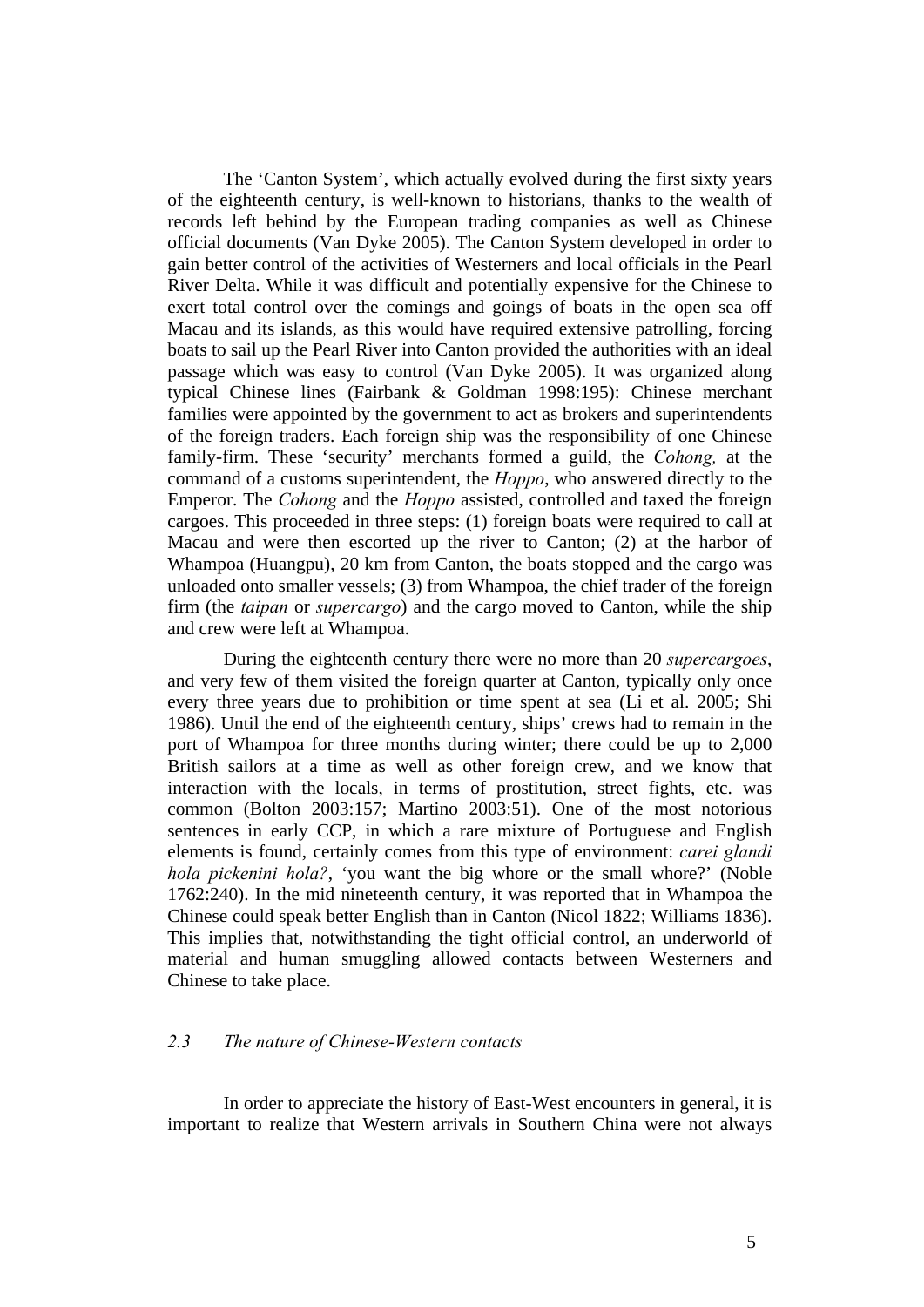seen as intrepid adventurers, lucrative business-partners or bearers of higher knowledge. China's relations to non-Chinese, in particular towards populations of the Western borders (and beyond) has always been clear: outsiders were barbarians, a potentially polluting element for the superior Chinese culture, to be kept at bay at all costs. Chinese authorities had been intent on limiting and controlling interactions between Chinese and outsiders since the fifteenth century. The same treatment was applied to the Portuguese, the Dutch and especially the British, as revealed in historical accounts of East-West relations between the seventeenth and eighteenth centuries.

 In his historical analysis of East-West contacts in the nineteenth century, Fairbank (1953) makes it clear that, from the Chinese point of view, Westerners were inferior in terms of culture:

The decadent, part half-caste community of Macau remained walled off on its peninsula; the thirteen Factories at Canton were outside the city walls, from which foreigners were excluded. All contact with foreign merchants was mediated through a special class of compradors, linguists, shroffs and Chinese merchants, as well as through *a special language.* (Fairbank 1953:13, our emphasis)

Western men were depicted in Chinese sources as '…violent and tyrannical and skilled in the use of weapons… They wear disheveled hair which hangs over their eyebrows' (Chen 1939:347). Western missionaries and adventurers since the fifteenth century had described China as a rich and impressive country, where material wealth, architectural wonders and advanced scientific knowledge were to be found (Boxer 1953). The feeling of superiority that the Chinese displayed towards Europeans was well captured by Thomas Taylor Meadows, a British interpreter and student of China, who in 1852 wrote:

The Chinese do habitually call and consider Europeans 'barbarians', meaning by that term 'peoples in a rude, uncivilized state, morally and intellectually uncultivated'… Those Chinese who have had direct opportunities of learning something of our customs and culture – they may amount, taking all Five Ports, to some five or six thousand out of the three hundred and sixty millions – mostly consider us beneath their nation in moral and intellectual cultivation. As to those who have had no such opportunities, I do not recollect conversing with one… They are always surprised, not to say astonished, to learn that we have surnames, and understand the family distinctions of father, brother, wife, sister, etc.; in short, that we live otherwise than as a herd of cattle.

The only Western group that had managed to break through the iron curtain that the Chinese had put up against foreigners throughout their history were missionaries, in particular the Jesuits, but even they were eventually dismissed.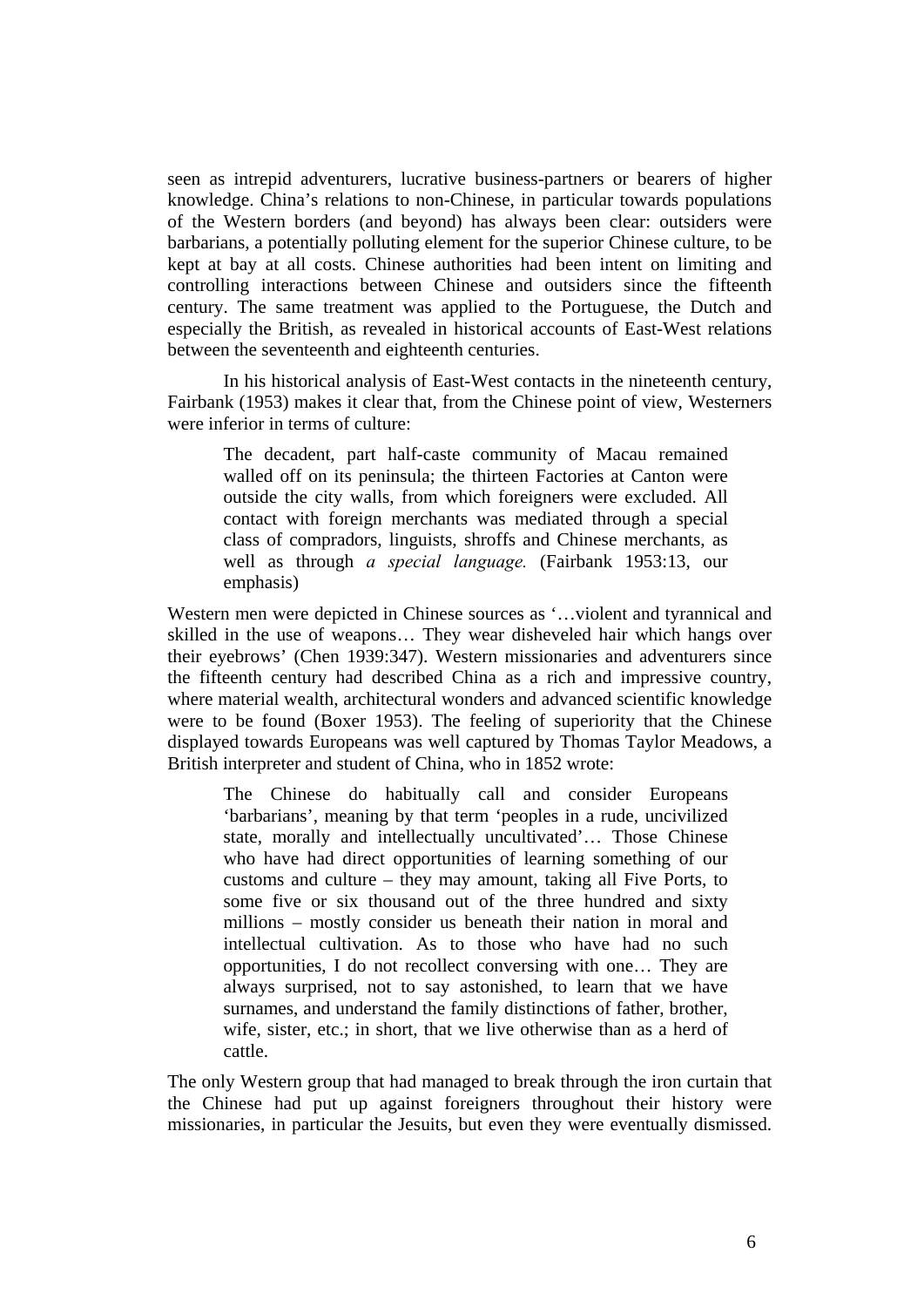This occurred after they lost the 'controversy over rites', a public debate between scholars of different religious traditions held by the imperial court in 1725, and they became virtually powerless after the rejection by the 'Son of Heaven' of the Pope's ecumenical claims (Fairbank 1953:14).

 As a result of such attitudes, Chinese-British relations in the Canton System were in fact not symmetrical. In contrast to what has been suggested in Stoller (1979) and followed up in Tryon et al. (1996), British-Chinese communication in this phase may not constitute an example of 'high-high' exchange. Until the first Opium war of 1842, the British (and other Western traders) were most certainly in a lower cultural position, due to the general contempt that Chinese had of foreigners, and the superior status of the Portuguese in linguistic and cultural matters. Since the British were in a politically and economically disadvantaged position, limited by the Canton System which was designed to favor Chinese authorities, we can hardly speak of mutually beneficial exchanges: British and other foreign merchants needed China much more than China needed them, since the revenues from the trade with the West were marginal to the Chinese when compared to the revenues of their Asian trade (Fairbank 1953). In fact, it was exactly because of this overall position of inferiority that the British challenged Chinese authority on such a shady issue as the Opium Trade, and used it as an excuse to fight the first of a series of wars leading to the 'unequal treaties' that forced China to negotiate terms of trade favorable to Western powers. Considering the overall inferior position of the British in this phase, if a pidgin English had already started developing, it makes sense to revisit Hall's (1944) suggestion that the Europeans played a significant role in 'pidginizing' their own language, desperate as they were to engage in trade with a superior power which held them in contempt and was only marginally interested in their trade (Chinese trade with the Philippines, Southeast Asia, Central Asia and Japan being far more profitable). In addition, considering that it was not only the British but also other Western traders who used English among each other as well as in their contacts with the local populations, in an attempt to escape Portuguese control, the theory of Westerners pidginizing English in their interactions with Chinese makes sense, and lends further credibility to the hypothesis of European agency in the development of a pidgin variety (Hall 1944).

 Clearly the Canton Trade would have offered opportunities for some degree of language contact between Asian-Portuguese, English, Cantonese and perhaps official Chinese (*guanhua* or Mandarin). Interaction between pilots and the crew would have offered a setting for Makista and English to come into contact. The compradors, despite the limitations imposed on the factories, were a point of contact between English and Cantonese; moreover, they could provide, in unofficial ways, further opportunities for local Chinese to come into contact with Western traders. Interpreters ('linguists') clearly played a significant communicative role, potentially bringing Chinese, Makista and English into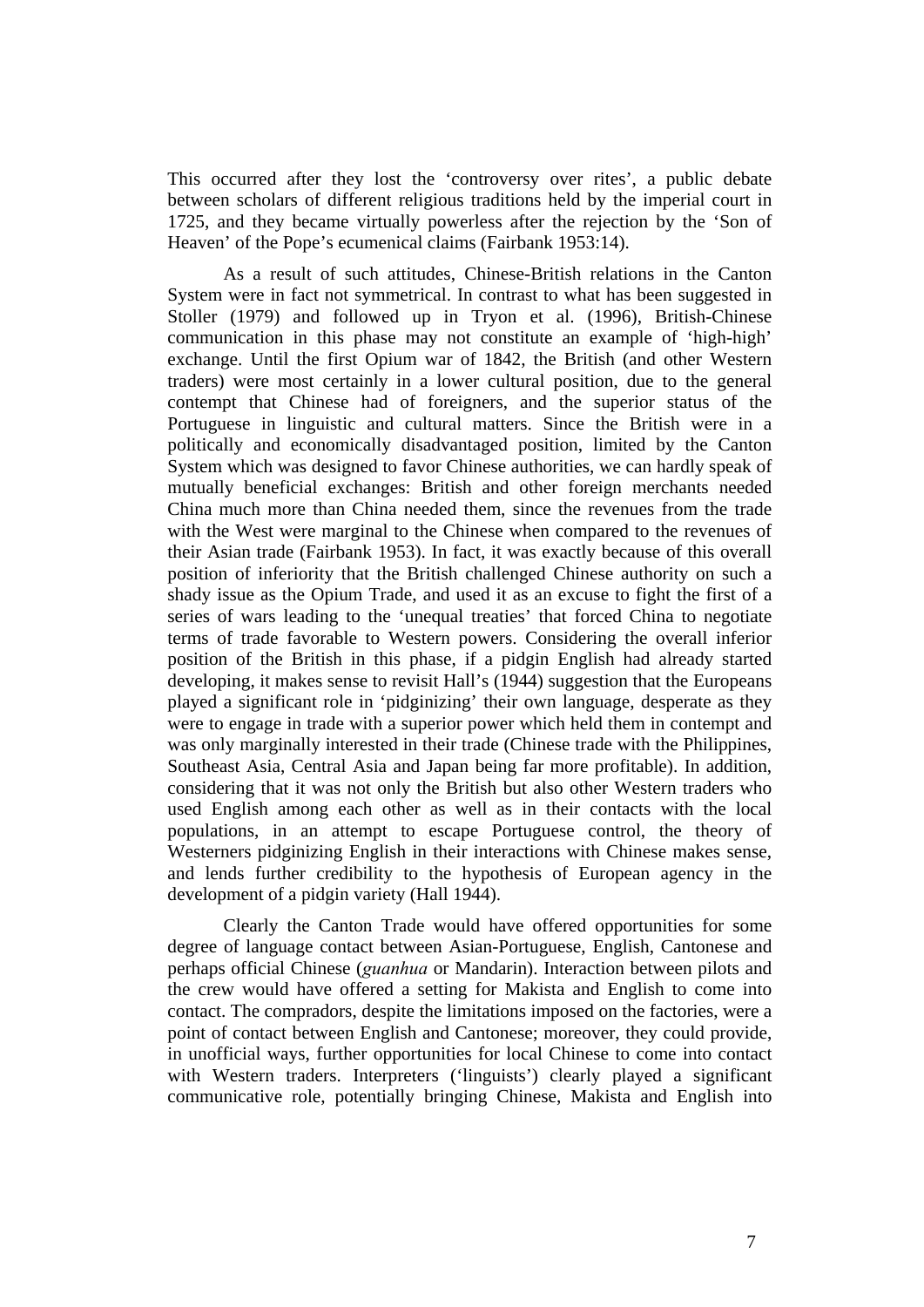further contact, though they were few in number and acted in very limited contexts (Van Dyke 2005:81).

 We should however not think of the Canton Trade as the only locus of contact: the Opium trade, which involved a great deal of smuggling, put Western traders and local interpreters, buyers and dealers into contact in various coastal areas of China (Fairbank 1953). Other aspects of illicit commerce would have had the same effect; Chinese parties also engaged in illegal trade as this would result in much higher profits for themselves. Corruption was indeed so high that eventually it brought the Canton system to a halt (Fairbank & Goldman 1998).

 The complexity of interactions in the early phase of East-West encounters emphasizes the importance of historically-nuanced approaches to contact ecologies, as advocated among others by Faraclas et al. (2007) and their notion of 'co-habitation societies', in which micro-ecologies of informal contacts are given serious consideration. While contact between English and Cantonese must have taken place, it is clear from the above that such contacts were neither frequent nor prolonged in time until the late eighteenth century. The contacts between English and Makista, it seems, must have been just as superficial, short-lived and infrequent (for this see the discussion in Ansaldo et al. 2009).

## *2.4 Development and decay of CCP*

 Between the eighteenth and nineteenth centuries, several political and economic changes took place that resulted in a great influx of trade. The First Opium War (1839-42), fought in order to force Chinese authorities to release monopoly on commerce and to liberalize the Opium Trade under British control, saw the British emerging as victors who forced China to open a total of five 'Treaty Ports' (Canton, Amoy, Fuchow, Shanghai and Ningpo), where the British were free to trade with any Chinese party. It also resulted in Hong Kong becoming part of the British Empire. With further concessions resulting from the second Opium war (1856-1860), Western trade expanded along the China coast as well as inland.

 The role and function of the East-India Company had already been increasing since the late eighteenth century, due to an expansion of trade and further recognition of its key role by the international community. This was one of the three main contexts of English usage in Southern China at the beginning of the nineteenth century identified by Bolton (2003), the other two being the activities of country traders and Americans. As a consequence of such expansion, the community of the factories based in the foreign quarter of Canton started growing and social relations increased in complexity. Martino (2003:62) captures the contacts between Westerners and Chinese in the Canton area as seen in Table 1 (see also Bolton 2003:157).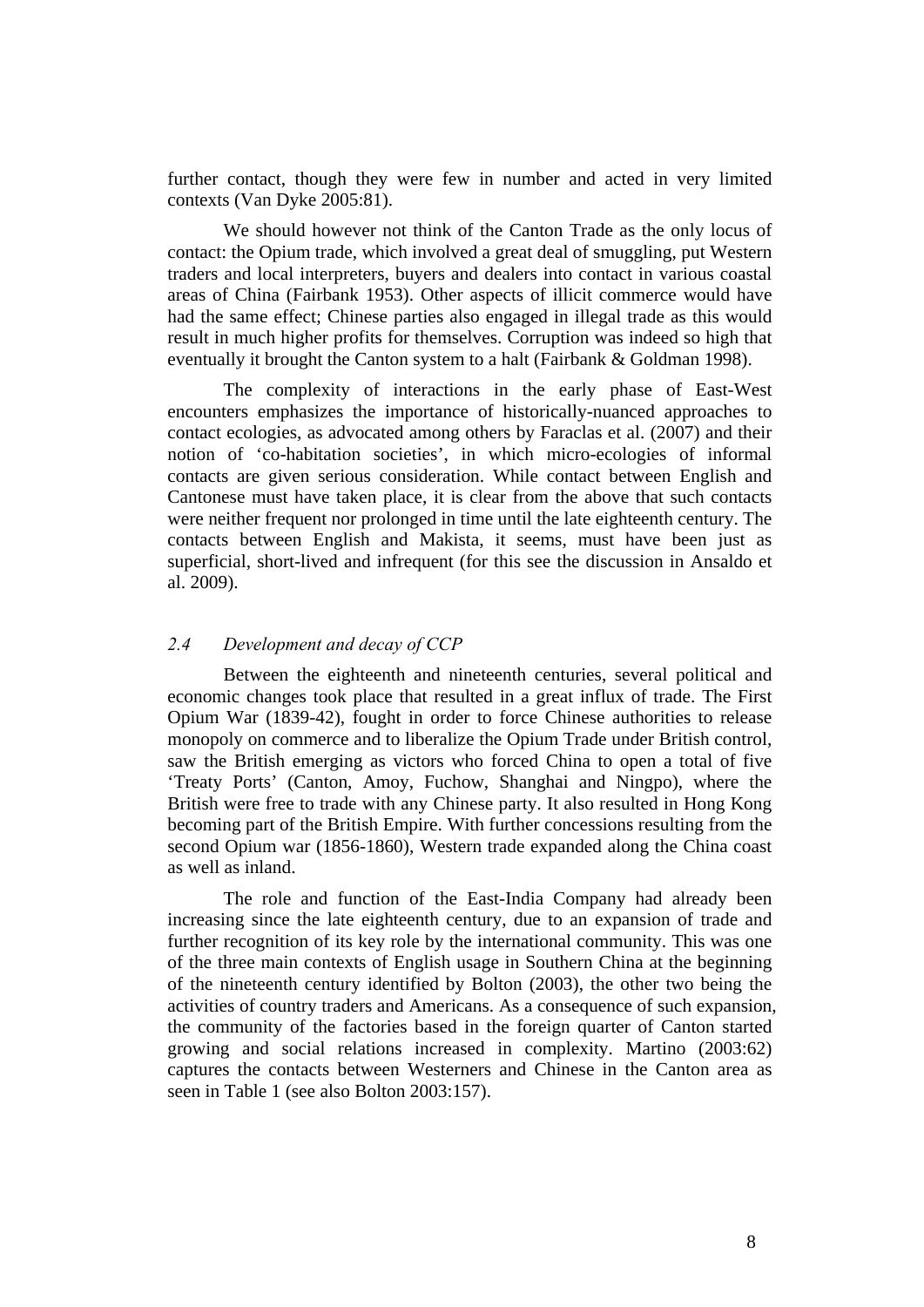## **@@ INSERT TABLE 1 HERE**

In 1836 the Anglophone community in Canton comprised approximately 200 individuals, the majority of them males – Western women tended to reside in Macau **[INSERT FOOTNOTE 3 HERE]** – with a further 100 individuals, over half of them of Indian/Persian origin, and the rest Western European, predominantly Portuguese, living in the foreign quarter (Morse 1926). In 1827 the first English periodical appeared, which is often taken as an indication of an expansion of the foreign community. In 1836-7 two articles published by Wells report that CCP booklets, as discussed in the next section, were in circulation among the Chinese population. The existence of such manuals testifies to the importance of CCP, as well as to the high level of education and the importance of instruction in the Chinese community. In the late eighteenth century, as a consequence of the Opium Wars and certainly also with the help of such booklets, CCP spread to other parts of China (e.g. Shanghai). CCP was reportedly used also among Chinese of different linguistic backgrounds and of course within the non-English speaking Western community.

 It is clear that despite official controls there was interaction between Western and local Chinese in and around the foreign quarter of Canton in this phase (Hunter 1885). For example, within the factories, merchant-servants interaction would have brought Chinese and English into contact. As noted in Selby and Selby (1995), inside the trading houses the relationship between merchants and their employees was quite varied; there were not only cooks and cleaners but also what might be seen as apprentices, assistants, often related to the Chinese compradors, who were in the service of the foreigners for the purpose of learning and acquiring wealth through their own trade. These were often of higher social extraction and well educated. It is indeed to one of these key figures that the compilation of a CCP glossary is assigned. Outside the factories, interaction with shopkeepers and coolies would have taken place. With commerce intensifying, in the port of Whampoa informal relations between crews and locals must have sustained a multilingual ecology.

 CCP started declining in the twentieth century. This is usually attributed to the impact of English-medium instruction becoming available in missionary schools (Bolton 2003:191). However, another factor should be taken into account, namely the dissolution of CCP's ecology. First, there was the decline of the Canton trade around 1830, as a result of the East India Company closing their activities there (Van Dyke 2005:175); CCP nonetheless continued to be spoken in other trading enclaves, including Hong Kong and Shanghai. Secondly, World War II and the Japanese occupation caused a dramatic change in the ecology of Chinese coastal areas, in particular Hong Kong (Mühlhäusler & Baker 1996:518). While in the twentieth century, CCP could be found in Hong Kong, Shanghai and Macau spoken amongst shopkeepers, domestic servants and sailors (Mühlhäusler & Baker 1996:517), after the Japanese occupation a new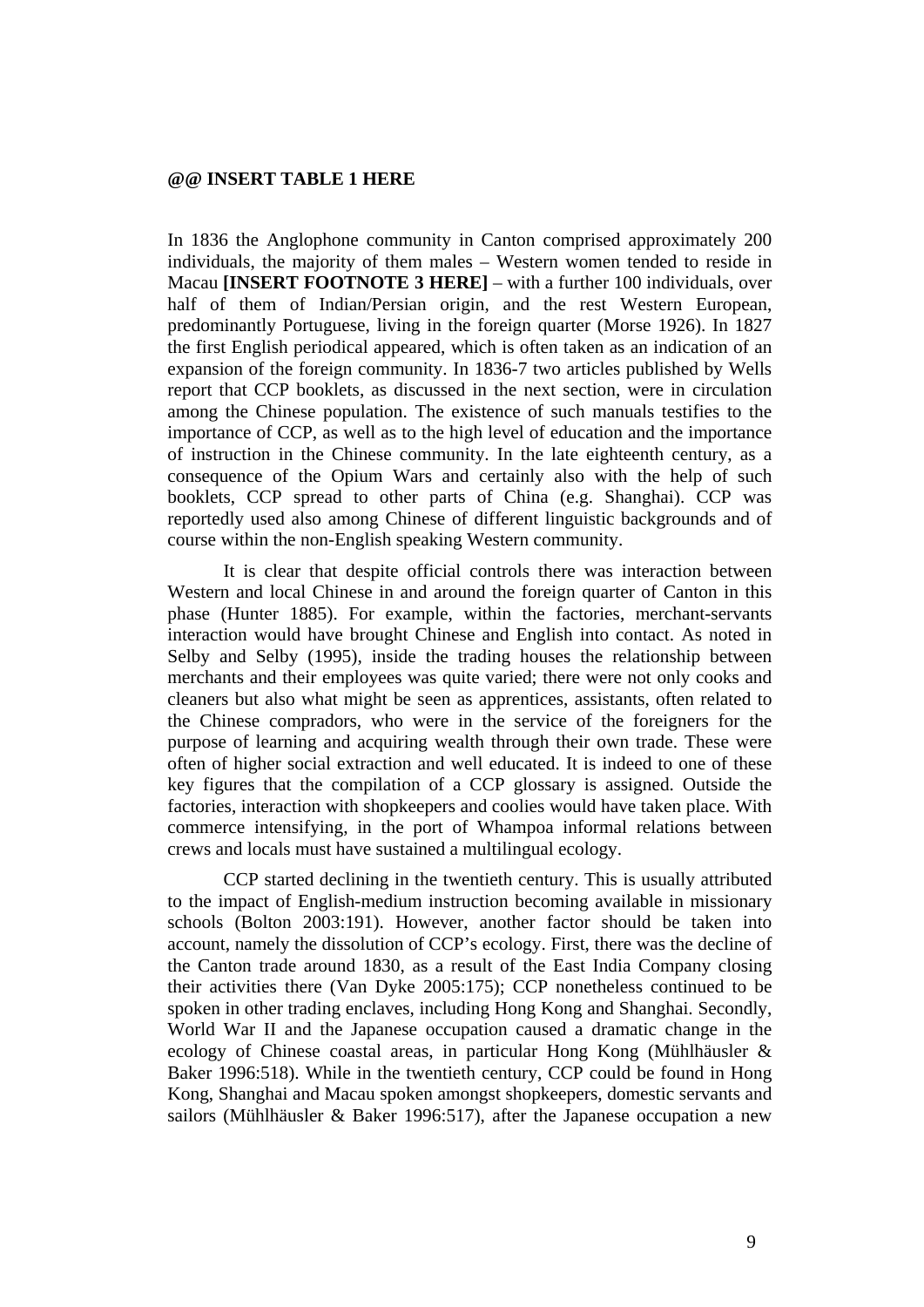wave of expatriates replaced the community that had been displaced during World War II. Even if knowledge of CCP had survived among shopkeepers and domestic servants, the new expatriates had no knowledge of CCP and this would have led to its decline. After World War II, Hong Kong rapidly moved towards a modern and cosmopolitan society. The complex, informal ecologies of the Canton system, the illegal trades run by merchants of varying social extraction and with different educational backgrounds, the interaction of different European vernaculars and Chinese languages, and the mediation of more or less competent middlemen all came to an end then. From the 1960s, the population of Hong Kong increasingly shifted towards an Anglo-Chinese bilingual (and bicultural) identity. The new expatriate contingent spoke various English varieties, all more or less in standardized form, which also served as the target of teaching in local schools. The ecology of CCP had therefore de facto dissolved, and with it the *raison d'etre* of CCP.

## **3. CCP sources and previous scholarship**

An annotated corpus of all currently known attestations of CCP from English language sources was assembled by Philip Baker in the 1980s, and although this remains unpublished (see Baker 1987:164 for details), it has been made available to other researchers, and this has been our main point of reference for sources in English. This corpus of around 15,000 words contains data varying in quality, as it was often recorded incidentally, for example when illustrating humorous stories of encounters between Chinese and trading partners or travelers. During the expansion of CCP use, a series of booklets appeared, written by Chinese in Chinese characters for the purpose of teaching and learning CCP. In contrast to the attitude of many English speakers, the Chinese do not appear to have regarded the language as a source of humor, and these publications suggest the serious purpose of achieving upward mobility through knowledge of the linguistic medium required for trade. Among the many sources, two are known to us today: (1) *Hùhng mòuh tùng yuhng fàan wá* (紅毛通用番話) 'The Language of the Redhaired Foreigners' (henceforth *Redhaired Glossary*) (Anon c. 1835) published in Canton around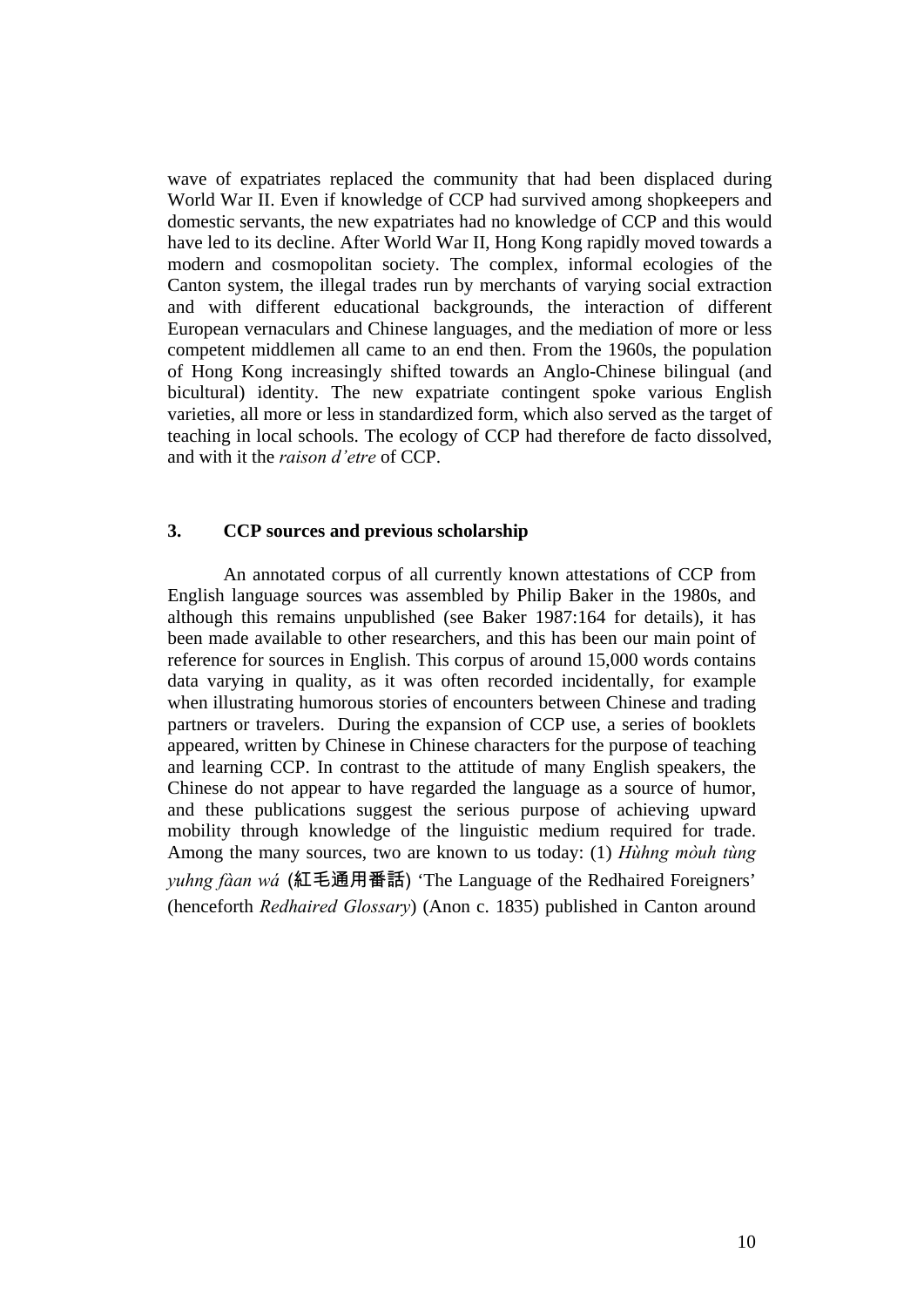the fourth decade of the 19th century, and (2) *Yìng yúh jaahp chyùhn* (英語集

全)*,* the much less widely available six volume work *Chinese and English Instructor* (henceforth *Instructor*) (Tong 1862), written by Tong King-sing around 1862 (see also Leland 1892; Selby & Selby 1995; Williams 1836). CCP was reportedly used not only in East-West encounters and within Western circles but also among Chinese of different linguistic backgrounds (Whinnom 1971:104). We must therefore recognize a fourth group of CCP users next to the three mentioned above for the nineteenth century: Chinese traders, merchants and servants.

## *3.1 The Redhaired Glossary*

Two minimally different versions of a booklet with this title can be found in the British Library. 紅毛通用番話 (*hùhng mòuh tùng yuhng fàan wá*) literally means 'the language of the redhaired foreigners', i.e. Europeans. An earlier version had a slightly less complimentary title with 鬼 *gwái* 'ghost, devil' in place of 番 *fàan* 'foreign'. It appears that several versions of the booklet appeared, and that similar booklets giving guidance in speaking basic Macau Portuguese were produced as early as the 1750s (Baker 1989:3). The British Library booklet, probably dating from around 1835-50 is the source of the examples given here. It has 16 pages of words or short phrases dealing with numerals, occupational vocabulary, etc. For each entry, the term is given in Chinese, and beneath it and slightly offset to the right, the CCP pronunciation is given as closely as possible in Chinese characters. A section of the booklet is reproduced in Figure 1.

## **@@ INSERT FIGURE 1 HERE**

Two examples from these pages are presented here, with the translation of the Chinese, the Yale transcription of the pronunciation and the approximate (pidgin) English equivalent added in parentheses.

| 水                                                  | 老 |                            |
|----------------------------------------------------|---|----------------------------|
| $\pm$ (séui sáu = sailor)                          | 婆 | $(lóuh pòh = wife)$        |
| 些                                                  | 威 |                            |
| 利                                                  | 父 | (wài fuh <i>i.e.</i> wife) |
| $\overline{\mathbf{x}}$ (sè leih màhn = sailorman) |   |                            |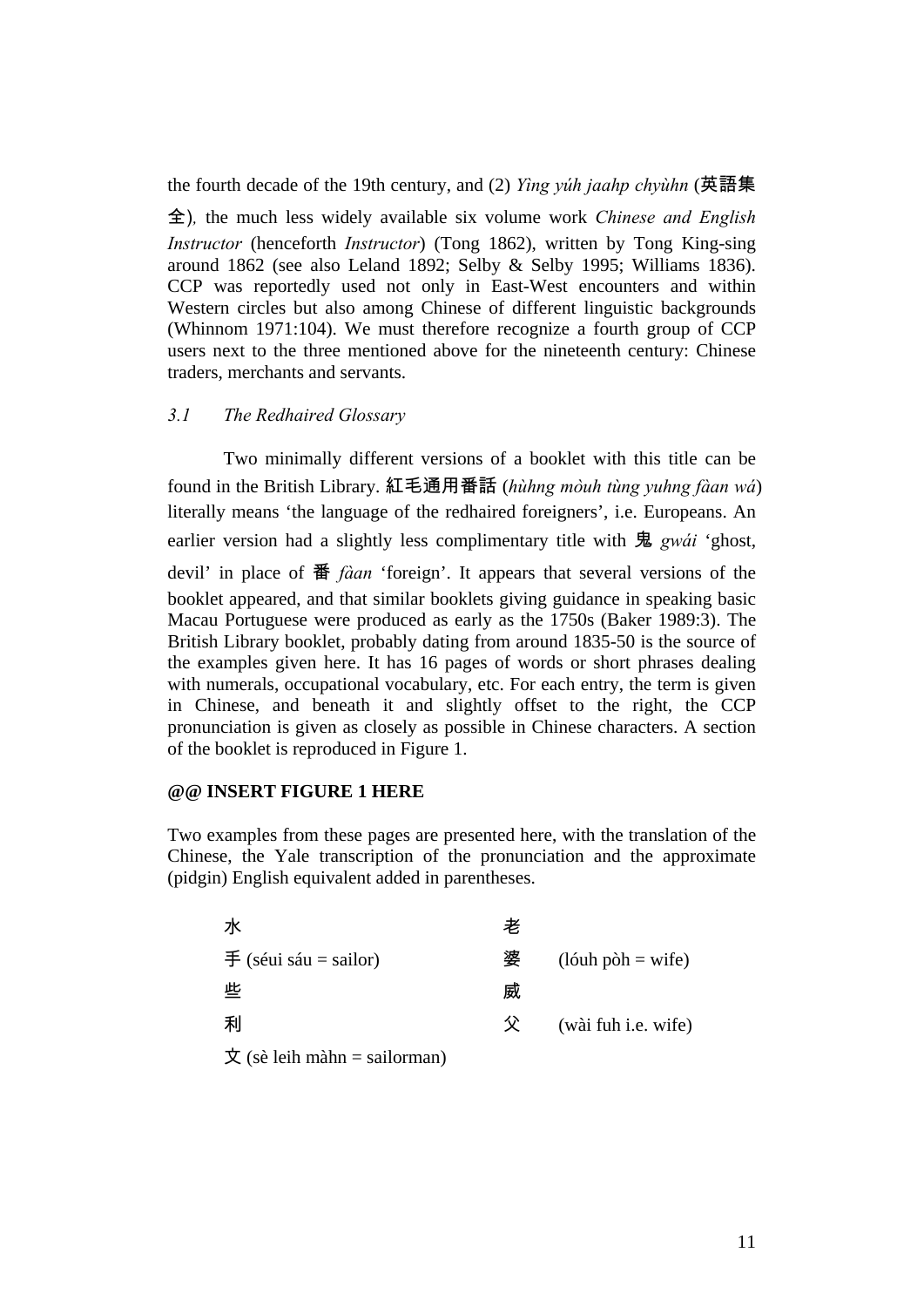The booklet contained a total of nearly 400 entries, all single words or formulaic expressions. Thus, while this is a valuable source with respect to the lexicon and phonology, it says little about the grammar of the language.

 A number of analyses of the *Redhaired Glossary* have appeared. Shi (1993) gives some useful phonological correspondences, while a more thorough analysis of the content was made in Baker (1989) with a detailed translation and suggestions for the etymology of most of the entries as well as further discussion of phonological equivalents. The Yale transcription of the pronouncing characters and target English or pidgin forms for the entire 372 entries are listed as an appendix to Bolton (2003) who produces some further suggestions regarding the source of certain items in a set of footnotes, including a few possible derivations from Swedish. As noted by Shi (1993), learning a pidgin language through written characters is highly unusual in the context of how Pidgin and Creole languages are normally acquired.

## *3.2 The Instructor*

A much more substantial work was produced, probably in 1862 (Selby & Selby 1995:123) by Tong King-sing, also confusingly known as Tong Tingku or Tang Tingshu (唐景星). Tong appears to have been an accomplished English speaker with a linguistic insight far ahead of his time. He produced a monumental six-volume work, the *Chinese-English Instructor* (英語集全 *yìng yúh jaahp chyùhn*), hereafter *The Instructor*, which attempted to make Standard English comprehensible to Chinese speakers. Each of the six volumes deals with a different subject area. In addition to single words and phrases, more extended sentences and chunks of dialogue are featured in volumes 4 and 6. In addition to its undoubted linguistic value, the snatches of dialogue also serve as an interesting insight into the everyday life of traders in both camps during the period. The pronunciation of the English forms is indicated not only by the nearest equivalent Chinese character, but also by a series of diacritics, which appear to use conventions developed in describing minority languages within China (Selby & Selby 1995:125). A sample page is shown in Figure 2.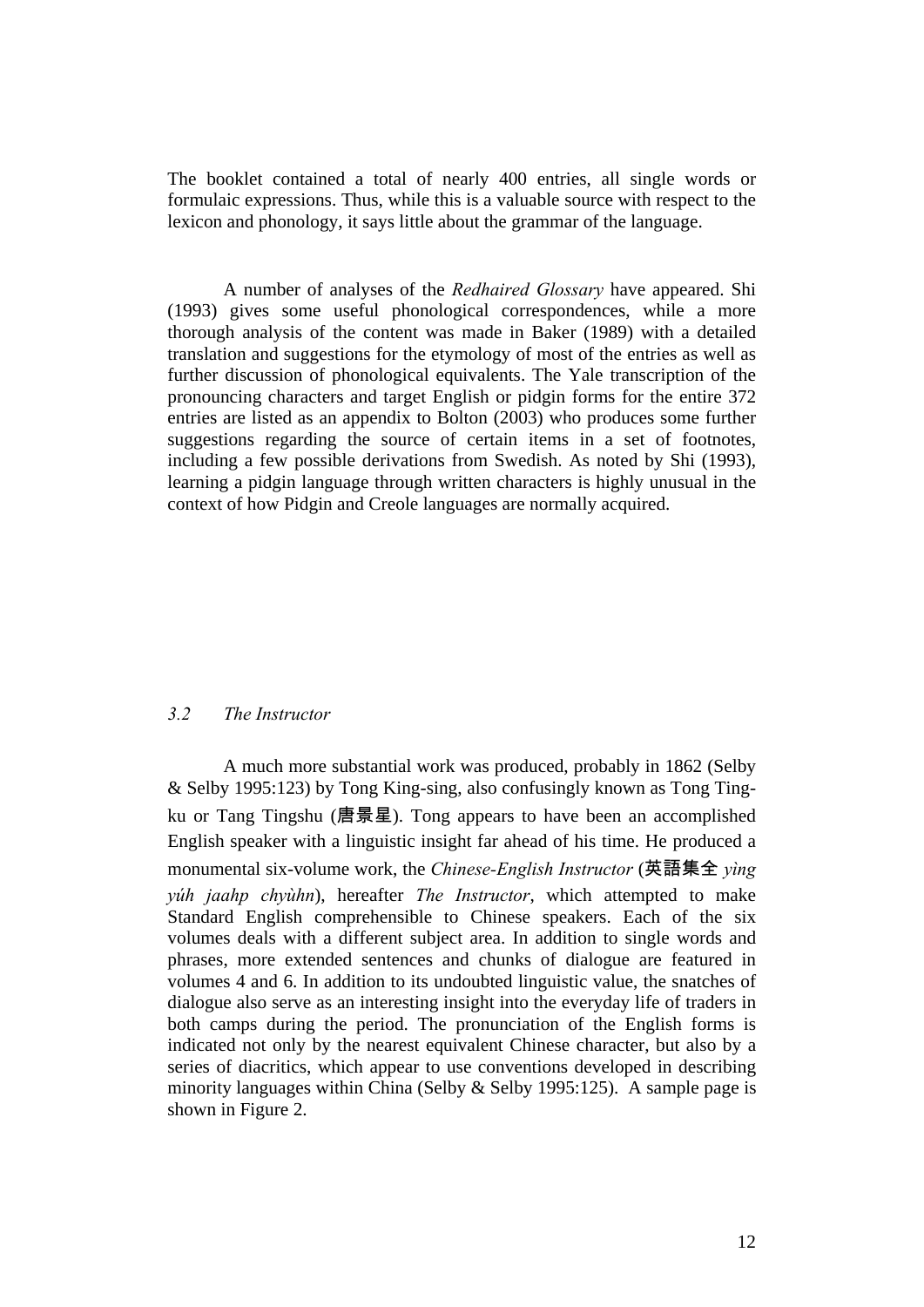## **@@ INSERT FIGURE 2 HERE**

 Each entry consists of four parts. On the bottom right hand side is the term in English, while on the bottom left is an indication of the pronunciation in English as far as is possible using Chinese characters. The constraints of Cantonese phonology do present considerable difficulties, but Tong had devised some special symbols, such as a small triangle to indicate inter-dental fricatives, which are not present the Cantonese phoneme inventory, seen in Figure 3.

## **@@ INSERT FIGURE 3 HERE**

In the top left hand area of each column is the term in Chinese, while at the top right is a Romanized equivalent to indicate the pronunciation in Cantonese, as in Figure 4.

#### **@@ INSERT FIGURE 4 HERE**

However, the item of greatest interest to scholars of CCP is the collection of hand-written marginalia, apparently representing the featured item in pidgin, or as Tong terms it 廣東番話 *gwóng dòng fàan wá* 'Canton foreign language'. Two of the items on the right hand page above are shown in close-up in Figure 5.

## **@@ INSERT FIGURE 5 HERE**

These right hand entries can be analyzed as follows:

How many dollars is that

咁 申 得 幾 多 員 呢

(gam sàn dàk géi dò yùhn nè)

口 乜 治 打 鎼

(háu màt jih dá làh)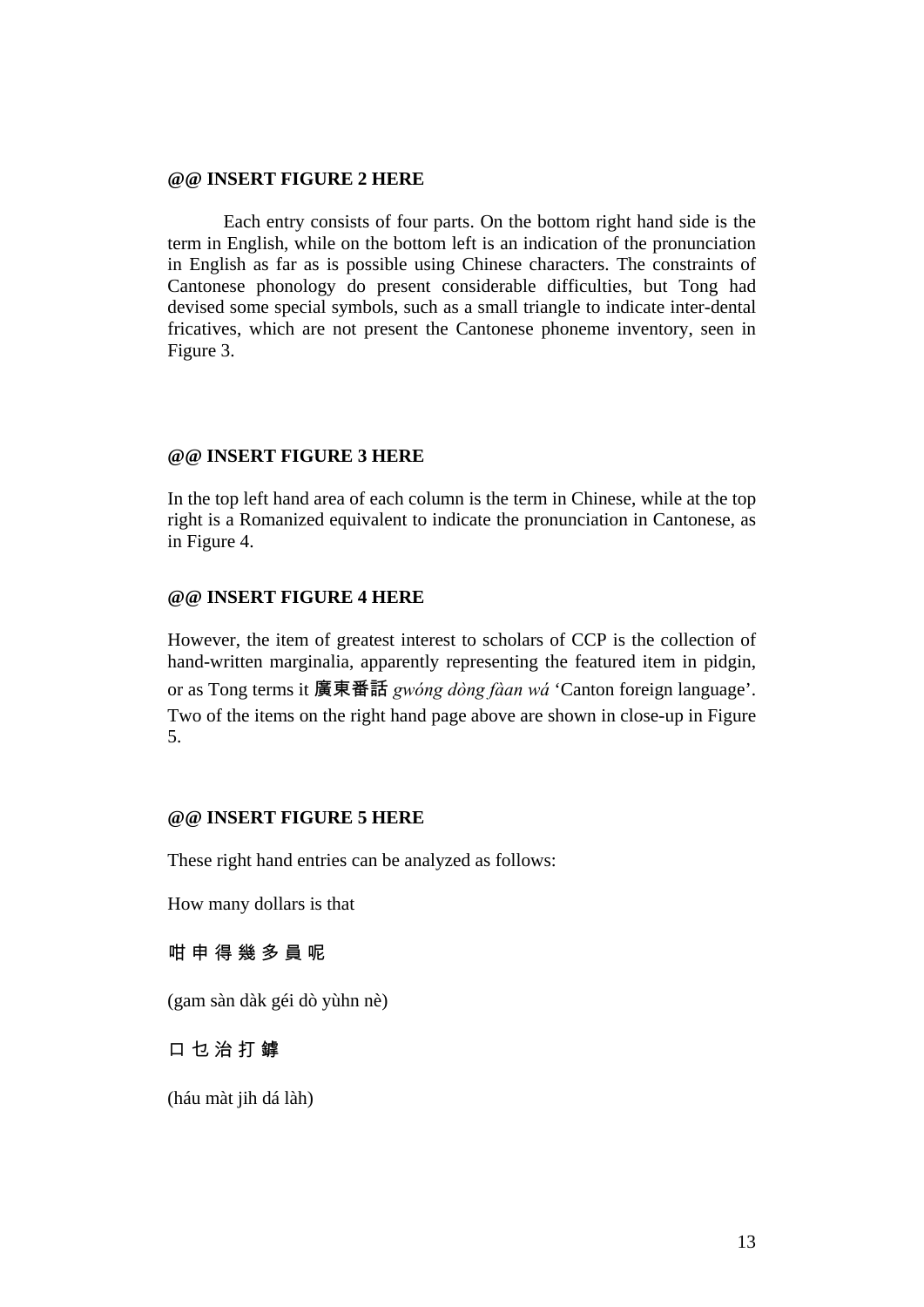CCP: how muchee dollar

A full account of *The Instructor* has yet to be written, and there is a great deal of valuable information awaiting analysis. The Romanized Cantonese, for example, is a significant resource for considering phonological change in Cantonese over the last 150 years. With regard to the CCP marginalia, a start was made by Li et al. (2005), who assembled all the entries for a preliminary analysis (see also Ansaldo 2009 to appear; Ansaldo et al. 2009). A total of just over 1,000 CCP entries were recorded. This represents a corpus of some 5,000 words, which is the largest reliable source of CCP texts in existence. **[INSERT FOOTNOTE 4 HERE]** For each expression gleaned from the margins, four pieces of information were extracted:

- 1. The standard English text, exactly as it is presented in the original book (top left);
- 2. The Chinese characters used to represent the equivalent phrase in pidgin (top right): again this is presented as in the original as far as typography allows;
- 3. A transcription of these characters as read in Cantonese, using the Yale romanization (bottom right);
- 4. A representation of the pidgin in English orthography as used in English-language sources (bottom left).

A sample entry is given in Table 2 as an illustration.

## **@@ INSERT TABLE 2 HERE**

While this represents a very valuable source of data, many questions remain. It is not clear whether Tong or someone else added the marginalia, and, crucially, how representative it is of the language spoken at the time is not known. It is also unclear how closely the Chinese characters are intended to represent the actual pronunciation of items, as opposed to the best estimate using the Cantonese sounds available. Be that as it may, if investigating CCP is like studying dinosaurs (Selby & Selby 1995:113), decoding the *Instructor* is tantamount to unearthing a complete skeleton:

…what a goldmine this source is: we have extensive recordings of pidgin dialogues set down by a talented linguist, together with their colloquial English and Cantonese equivalents. (Selby & Selby 1995:125)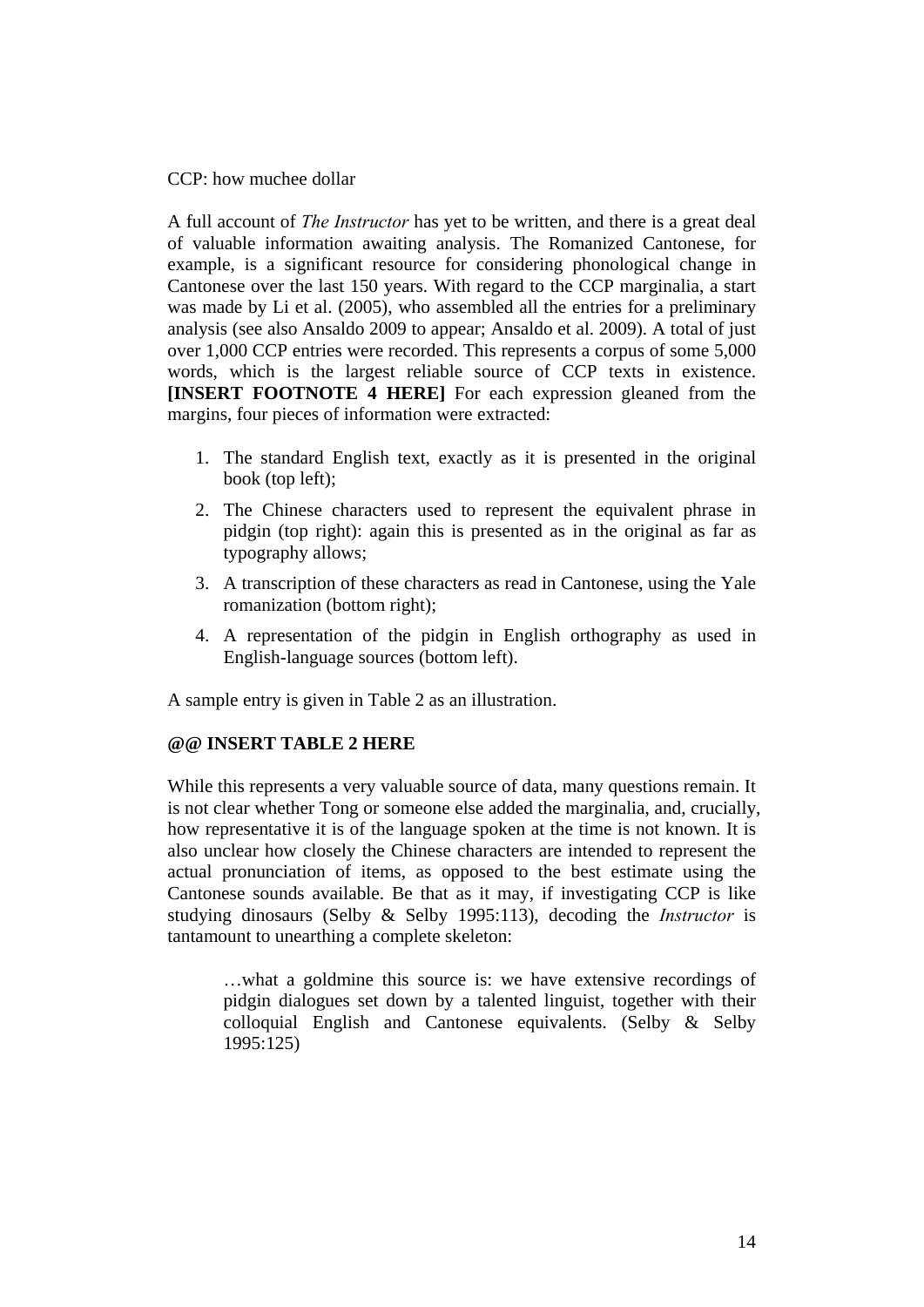the written *fāanwáa* texts in the *Instructor* are probably the largest single source for Chinese pidgin English available to any Pidgin and Creole scholar. (Bolton 2003:176)

Whereas the better known *Redhaired Glossary* is largely a list of words, the *Chinese-English Instructor* provides extended dialogues on themes reflecting the mercantile functions of the language: law suits, selling tea, chartering ships, etc. Consequently, it provides rich insights into the grammar of CCP as spoken by a fluent Chinese bilingual.

## *3.3 Previous views on CCP*

Typically two somewhat divergent positions can be identified in relation to the origin of CCP grammar: (i) a substantial number of CCP features can be traced back to Chinese, especially Cantonese grammar (Bisang 1985; Selby & Selby 1995; Shi 1986, 1991) and (ii) CCP shows little Chinese influence, but 'universals of pidginization' can be detected (Baker & Mühlhäusler 1990; Tryon et al. 1996). In fact, both Chinese and English influence can be found, due in part to variation between attested samples of CCP, especially between those in the booklets by Chinese authors, and Anglophone CCP, as represented in the Western literature. In addition, it has been noted that if pidginization involves loss of morphology, then it becomes indistinguishable from the effect of feature transfer of isolating typology in the contact situation, in our case influence of Chinese grammar (Ansaldo 2007). A related issue is that of agency in the genesis of CCP. While Hall (1944) claims that CCP was the result of foreigner-talk strategies, Baker & Mühlhäusler (1990) suggest that it was the product of a 'high-high' encounter and was stable in its 'expanded' version. This claim may been called into question based on two observations: (1) Western traders were not generally regarded as representatives of 'high' culture in the eyes of the Chinese and mostly held in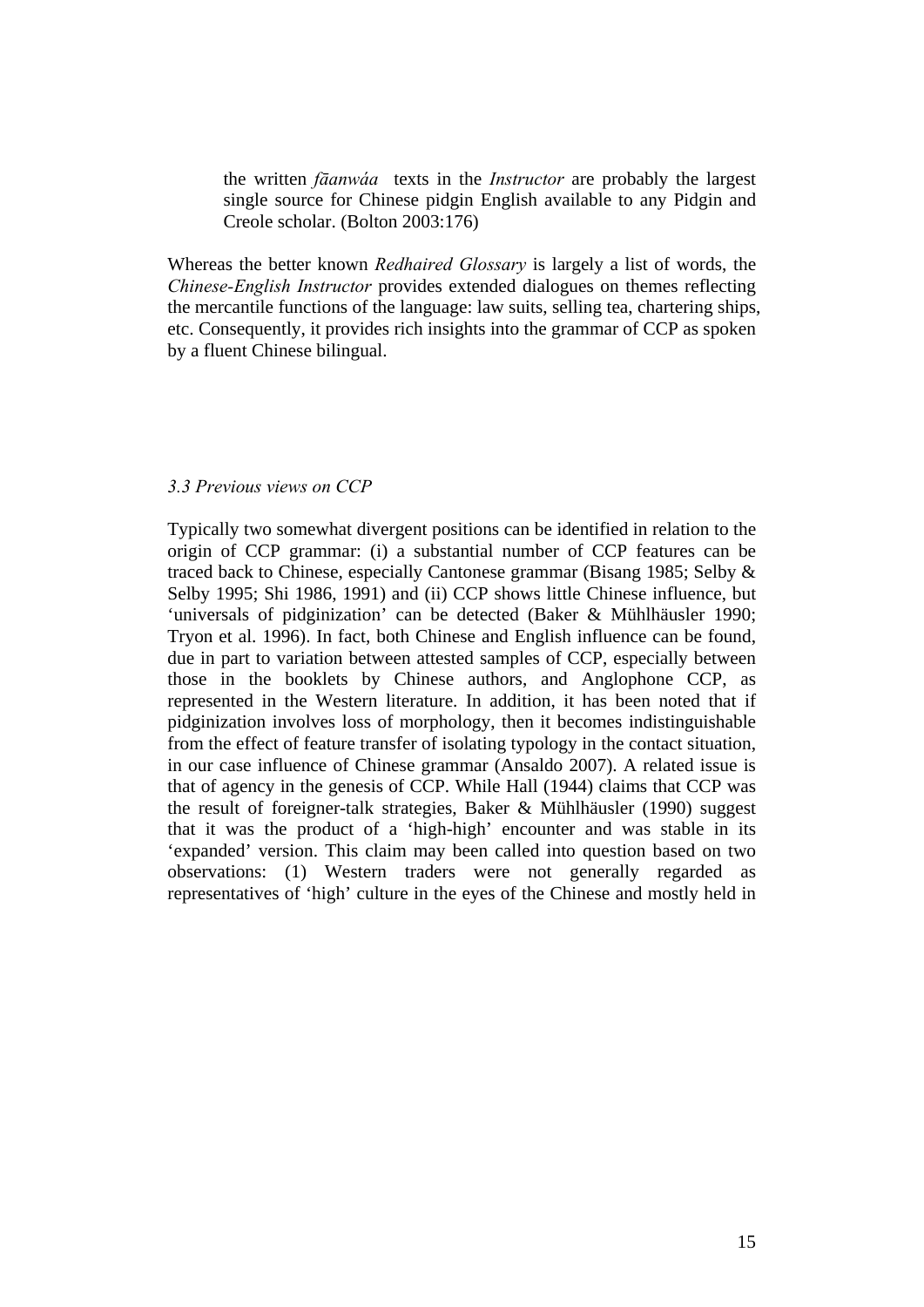contempt (Chen 1939; Fairbank 1953); and (2) the different sources reveal the existence of significant variation within CCP (Bolton 2003:161; Shi 1991).

## **4. Grammar**

The 'Chinese' character of CCP has been noted in previous work. In the *Instructor*, for example, 'Much of the syntactic structure of Pidgin follows that of Cantonese' (Selby & Selby 1995:128). However, some of the more specific claims which have been put forward have proved to be controversial. Shi (1986, 1991) attributed several features of CCP to structural influence from Cantonese, which is assumed to be the mother tongue of most non-European users of the pidgin. The features discussed by Shi include topic-comment structure, the use of *piece*(e) as a classifier, the interrogative pronoun *what fashion* meaning 'how?' (Cantonese *dím yéuhng*), compounds with 'man' as in *tailorman* and the distribution of *belong* as copula, which (as in Chinese) is not used before predicative adjectives. Baker & Mühlhäusler (1990) call a number of these features into question, in some cases based on the occurrence of parallel features in other pidgins: for example, Tok Pisin has compounds with -*man* which are comparable to CCP *tailorman*, etc. They nevertheless acknowledge that some expressions appear to be calqued on Cantonese; in particular, the use of *piece(e)* as a classifier between the numeral and the noun is distinctively Chinese.

## *4.1 Words and sounds*

CCP words are derived mostly from English, with some Portuguese, Malay, Hindi and, as would be expected, Cantonese influences. Some examples given by Martino (2003) include: *pidgin* < business (E.); *catchee* < *catch* 'fetch' (E.); *two muchy* < *too much* 'extremely' (E.); *Joss* < *Deus* (P. 'God'); *sabbee* < *saber* (P. 'to know'); *chop* < *chapa* (M. 'chop'); well-known Cantonese words are: *taipan* (C. 'supercargo', lit. 'big class') and *fankuei* (C. 'Westerner', lit. 'foreign devil'). Words of clear Portuguese origin are less common than one would expect considering the potential influence that Macao could have had in the early days of the Canton Trade: Bolton (2003:286) identifies 20-22 Portuguese words out of 372 in the *Redhaired Glossary*.

 It is difficult to present a definitive account of the phonology of CCP for a number of reasons. In the English sources, sounds are likely to have been heavily Anglicized, while in the Chinese sources there are a number of other problems: (i) different dialectal readings of the characters yield different sounds, and in some cases it is clear that a character was not used in the Cantonese but rather in the Mandarin reading (Li et al. 2005:83; Shi 1991),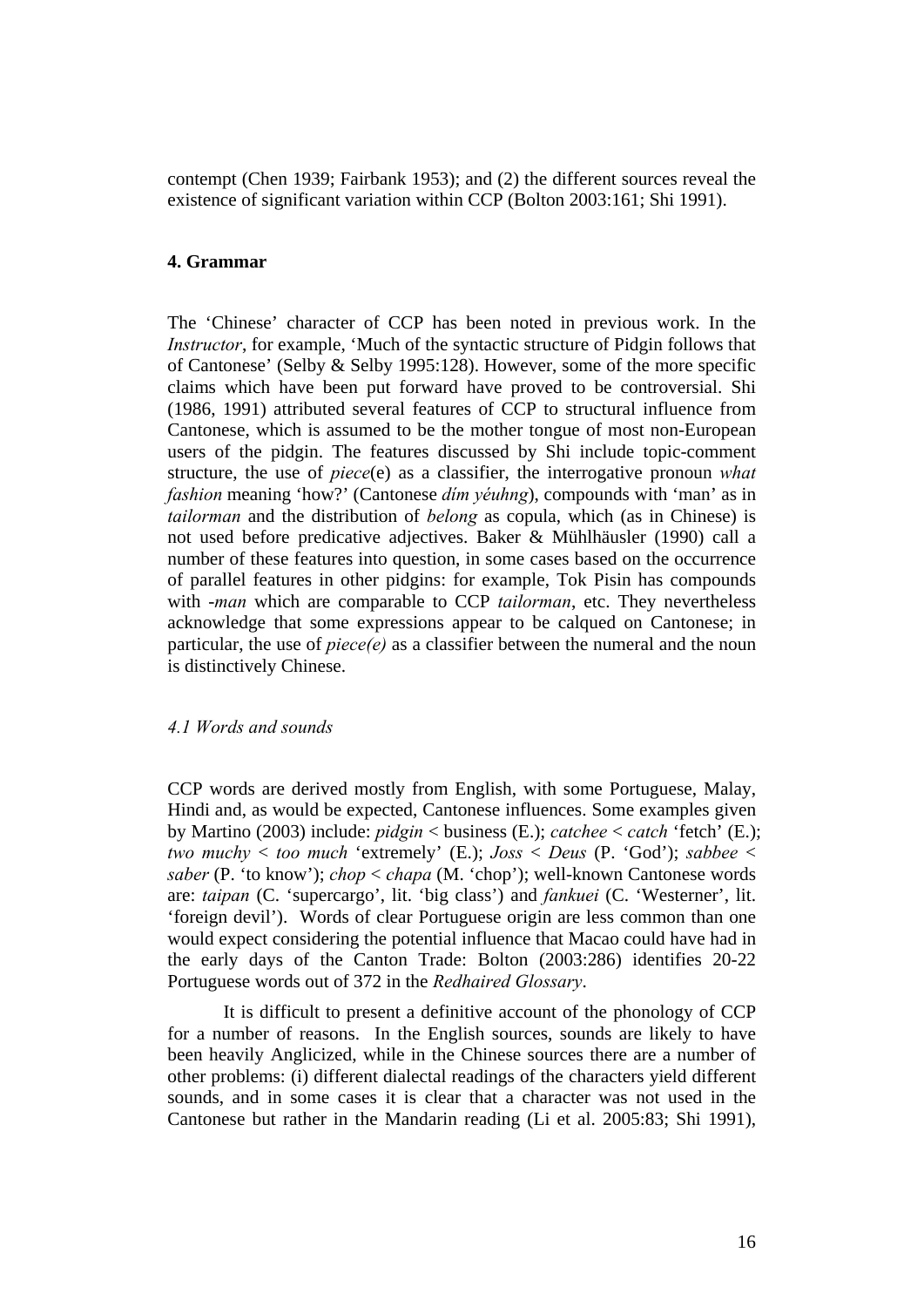and (ii) the transcription system makes it difficult to know what the actual pronunciation of words was, as the Chinese characters in the texts may have served to provide an approximation of the sound. The actual local pronunciation of the characters may well have become the target by users of the booklets, though this is difficult to establish (Shi 1993:461). One of the most robust features was replacement of [r] by [l]; the former does not exist in Cantonese and is thus replaced by the only non-nasal sonorant of Cantonese (Shi 1991:14): *rice* > *lice*. Another widespread feature is deletion of final consonants, again a clear influence of Cantonese phonology where syllable final consonants are restricted to nasals and unreleased stops. Baker & Mühlhäusler (1990) find no significant influence of Cantonese in the vowel system but heavy restructuring of syllable structure due to influence of Cantonese so that CCV > CVCV, e.g.: *stop* > *sitap* (Bolton, 2003:162). **[INSERT FOOTNOTE 5 HERE]** 

## *4.2 Nouns and NPs*

The structure of the NP reveals variation between Sinitic and non-Sinitic constituent order, as well as typical Sinitic features such as the use of the classifier *piecee*. The patterns [NUM-CL-N] and [DEM-CL-N] are typically Sinitic, as in Cantonese:

| (1) | Yāt go yàhn | $N\bar{\iota}$ go yàhn |
|-----|-------------|------------------------|
|     | 1 CL man    | DEM CL man             |
|     | 'One man'   | 'This man'             |

This pattern is very frequent in CCP:

(2) You wantchee catchee one piecee lawyer (*Instructor* IV.32) **[INSERT FOOTNOTE 6 HERE]** 

'You will have to engage a lawyer'

Apart from *piecee*, one other item, *chop*, appears to be used as a classifier in the [DEM-CL-N] position in the *Instructor*:

(3) Thisee chop tea what name (*Instructor* VI. 15)

'What is the name of this tea?'

The fact that a single classifier accounts for the vast majority of cases does not necessarily imply 'reduction' of the classifier system of Cantonese. It is true that many more classifiers are technically available in the language, but in discourse there is an overwhelmingly frequent one of generic use (*go* in Cantonese, *ge* in Mandarin; see Erbaugh & Yang 2006 for other Sinitic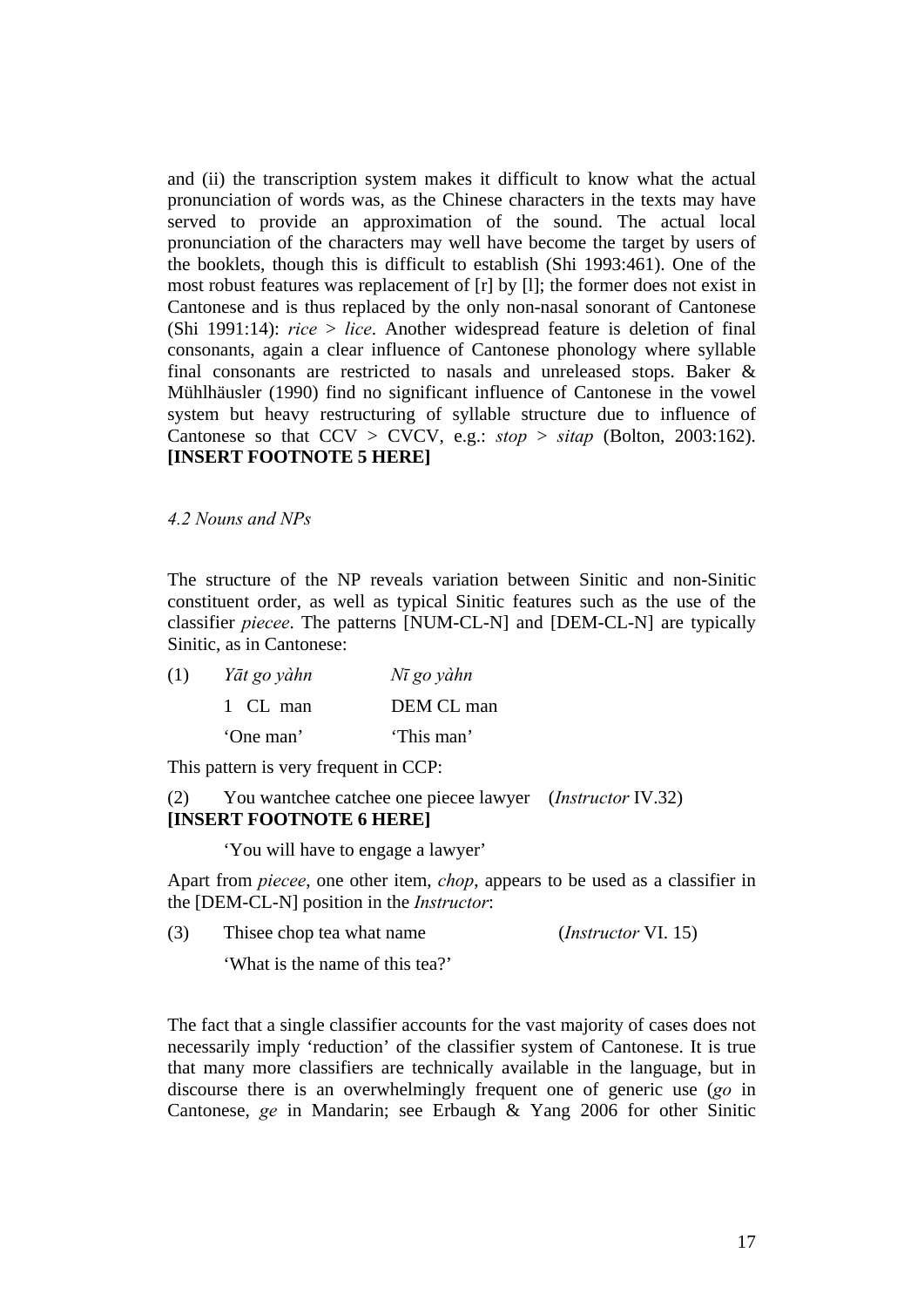languages) while the others are more specialized. CCP takes this tendency a step further by reducing the system to virtually one classifier which is not obligatory (see (19) below where no classifier appears in the context [DEM- (CL)-N]).

 The pronouns of CCP have attracted some attention in the literature. In particular, besides what appear to be regular English forms, Baker & Mühlhäusler (1990:104) and Tryon et al. (1996:488) note that in a first phase three  $1<sup>st</sup>$  person singular forms were found, *I*, *my* and *me*. All three of them could be found in subject position, while *my* and *me* were used in object position. Eventually, only *my* emerged in both functions, and this could be taken as evidence of stabilization in the grammatical system of CCP. Smith (2008) shows that while second and third person forms were almost invariant in the *Instructor*, there was considerable variation in first person forms, with some differentiation of subject and object forms. The emergence of 'my' as the canonical first person form is somewhat surprising considering the almost universal adoption of 'mi' in pidgins and creoles worldwide. Baker & Mühlhäusler (1990) note that this took place rather rapidly only after the 1830s, before which 'I' and 'me' were normally encountered. They hypothesize that the change was brought about by the introduction of written instructional materials and while the timing strongly suggests this, hard evidence is difficult to pin down. It is possible that the character  $\mathcal K$  which is pronounced *máih* in Cantonese was entered in the booklets by someone with the Mandarin pronunciation [mi] in mind. Another confusing factor is the superficial similarity in appearance between the character  $\#$  and  $\#$  (*mi* in nineteenth-century Cantonese), which could have been confused during the printing process.

 Compounding is frequently found in CCP, particularly in reference to people and functions. A compound with the form *man* ('man', calqued on Cantonese *yàhn*) is found: *ba ba man*, 'barber'; *se lei man*, 'sailor'; *guk man*, 'cook' (from Martino 2003:86). Other compounds of the type Modifier-N can also occur, e.g.: *Joss pidgin*, 'religion' (lit. God business); *Joss house*, 'temple'. Another calque of a Cantonese word is found in the term 'fashion', rendered as *fasi* (Cantonese *yéuhng*, 'manner', as in *dím yéuhng*, 'what manner' or 'how', (Shi 1986), e.g.: *wat fa si*, 'what fashion or what way'; *niu fa si*, 'new fashion or new way' (Martino 2003:87). In the *Instructor*, *how fashion* (5) is used in a way parallel to *dím yéuhng* (5) in Cantonese:

(4) My savvy how fashion do (*Instructor* IV.33) 'I will know how to act' (5) *Ngóh jī dím yéuhng jouh* (Cantonese) I know how fashion do I know how to do it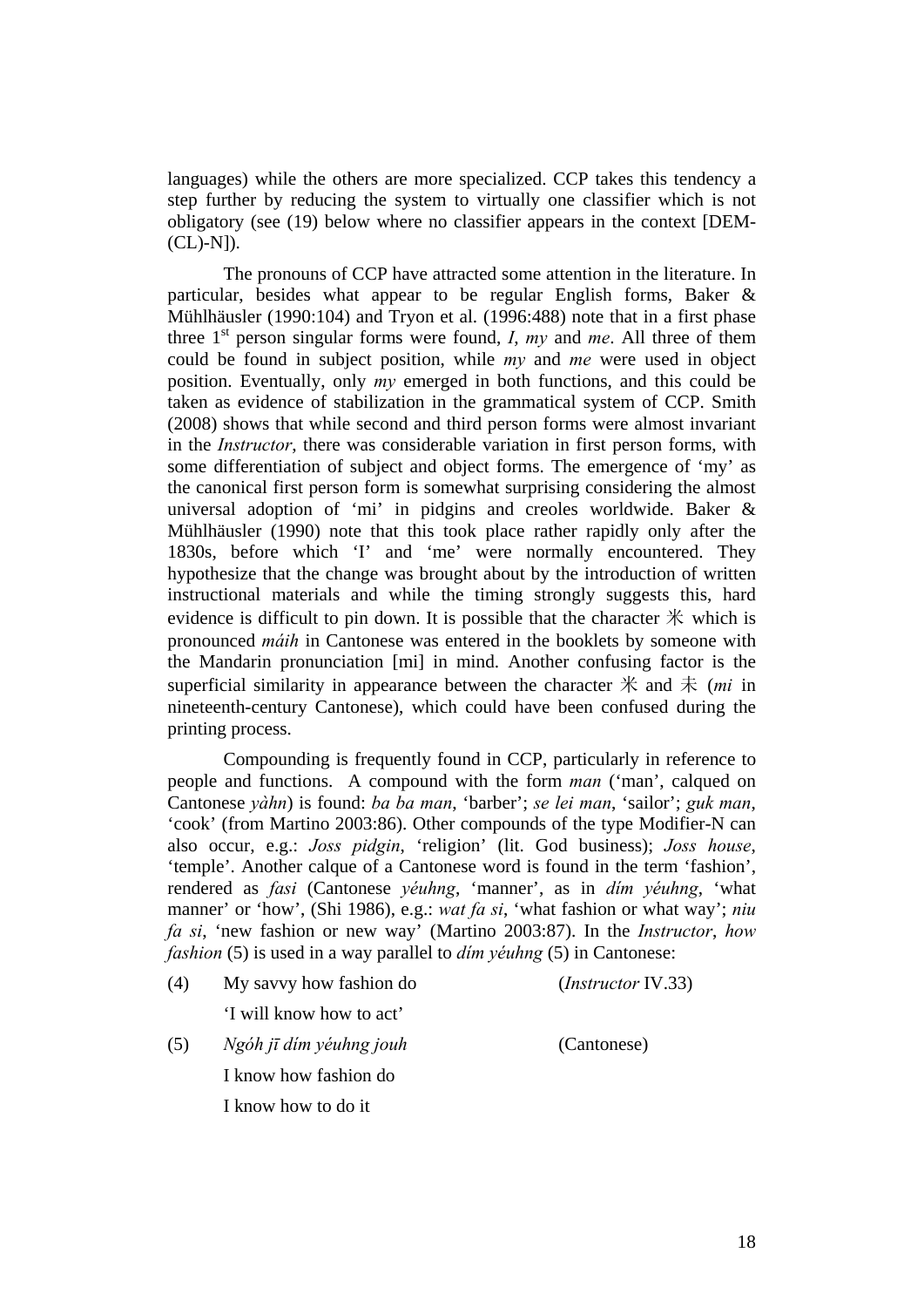## *4.3 Copulas, zeros and existence*

Baker & Mühlhäusler (1990) report at least two different types of copula: 'have', as in (5), usually realized as *hab* (as in (6), this can also be used as a possessive verb as well as an aspectual marker); and *belong* (7-8). According to Baker & Mühlhäusler (1990:103) *belong* took over as a copula while the aspectual usage of *hab* increased. Eventually, *hab* and *habgot* were used in possessive constructions.

(6) Chinese man very great rogue truly, but have fashion, no can help

 'Chinese men are real rogues but that's how it is, can't help it' (Anon 1748, in Baker & Mühlhäusler 1990:103).

(7) My hap go court one time (*Instructor* IV.4)

'I have been to court once'

Note that copula constructions are relatively rare, as more often than not CCP is zero-copula, like Sinitic languages in general, as in (8) (this was already noted in Hall 1944):

(8) Englishman very good talkee; all heart bad, - no talkee true - too much a proudy (Selby & Selby 1995:138)

The verb *got* is likewise used in phrases such as (9), and very similar to the Cantonese verb *yáuh* (10), which can indicate location, possession and existence (Matthews & Yip 1994):

- (9) You got how muchee piecee children (*Instructor* IV.55) 'How many children have you?'
- (10) *Léih yáuh géi dō go saimānjái?* (Cantonese) you have how many CL children

'How many children do you have?'

In example (6) above, the second phrase *but have fashion, no can help* is difficult to interpret, because *fashion* can mean many things in CCP and is difficult to translate. For example, in the following: *so fashion you buy some beefoo*, 'well, you better buy some beef' (*Instructor* VI.26), the item 'fashion' clearly has no literal meaning, as is often the case in CCP, but is calqued on Cantonese *gám yéuhng* 'so, in that case'. Therefore the phrase *but have fashion* in the example above could just mean 'well', as in Cantonese *haih gám yéuhng* 'that's the way it is'. In the *Instructor*, most occurrences of *hap*, many of which occur together with *got*, follow the Sinitic existential pattern 'there is', and are thus not clear cut copulas. The same was found already in Hall's data (1944) and strongly suggests that CCP is predominantly zero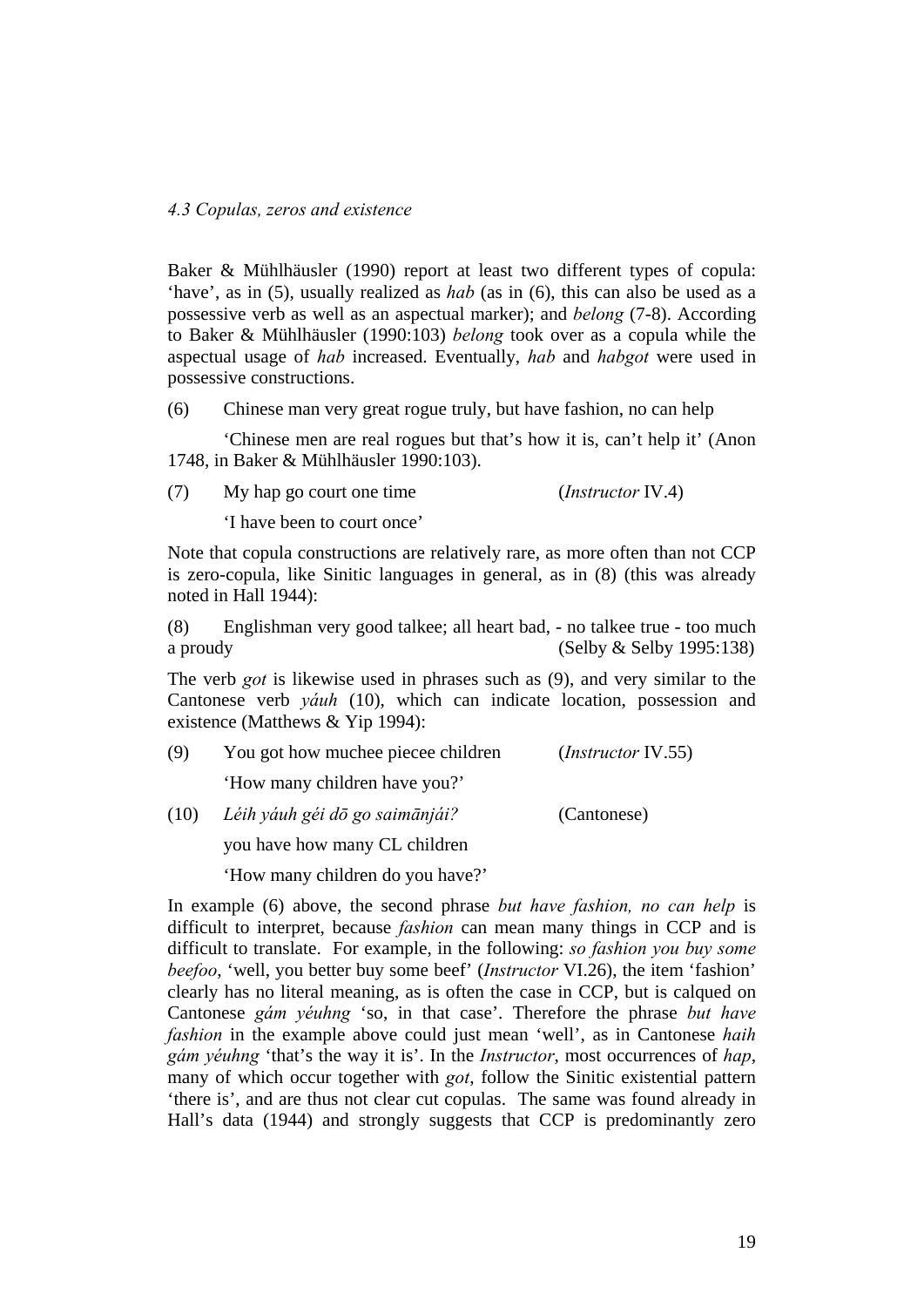copula. As far as *belong* is concerned, it is worth noting that in most occurrences in the *Instructor*, it is used in its lexical function, 'to belong to', as in (11) and (12):

| (11) | These belong you?         | (Instrumentor IV.53) |
|------|---------------------------|----------------------|
|      | 'Is this yours?'          |                      |
| (12) | The tea belong first crop | (Instrumentor VI.14) |
|      | 'This is first crop tea'  |                      |

It is unclear to what extent *belong* really represents a copula or whether a sentence with *belong* can be read as attributing a relation between two phrases (see Shi 1991:24) as in the following examples:

| (13) | You belong honest man        | (Selby & Selby 1995:136) |
|------|------------------------------|--------------------------|
|      | 'you are an honest man'      |                          |
| (14) | This belong my plum cashee   | (Instrumentor VI.3)      |
|      | 'that is what I paid for it' |                          |

In terms of negation, *no* (sometimes realized as *lo*) or *no got* are used in CCP:

| (15) | $Miss \_\_\$ no got houso  | ( <i>Instructor VI.38</i> ) |
|------|----------------------------|-----------------------------|
|      | 'Miss is not home'         |                             |
|      | $(16)$ No got suchee thing | (Instrumentor IV.51)        |
|      | 'there is no such thing'   |                             |

The negative existential expression *no got* is typical of Sinitic (Cantonese *móuh*, Mandarin *meiyou*). Another reason to be cautious about the status of the copula in CCP is the fact that adjectival and adverbial phrases behave like verbs when used as predicates, a feature that usually correlates typologically with zero-copula, and which is typical of Sinitic (e.g., Cantonese *léih hóu faai*, [you very fast], 'you are (very) fast'). This property is attested frequently in the *Instructor*:

| (17) | Court expensee too muchee;    | ( <i>Instructor IV.32</i> )  |
|------|-------------------------------|------------------------------|
|      | the court fees are very heavy |                              |
| (18) | My too muchee trouble         | ( <i>Instructor IV.32</i> )  |
|      | I was very much bothered      |                              |
| (19) | Thisee wine glassee no clean  | ( <i>Instructor VI.47</i> ). |
|      | this wine glass is not clean. |                              |

*4.4 Placement of adverbs and prepositional phrases*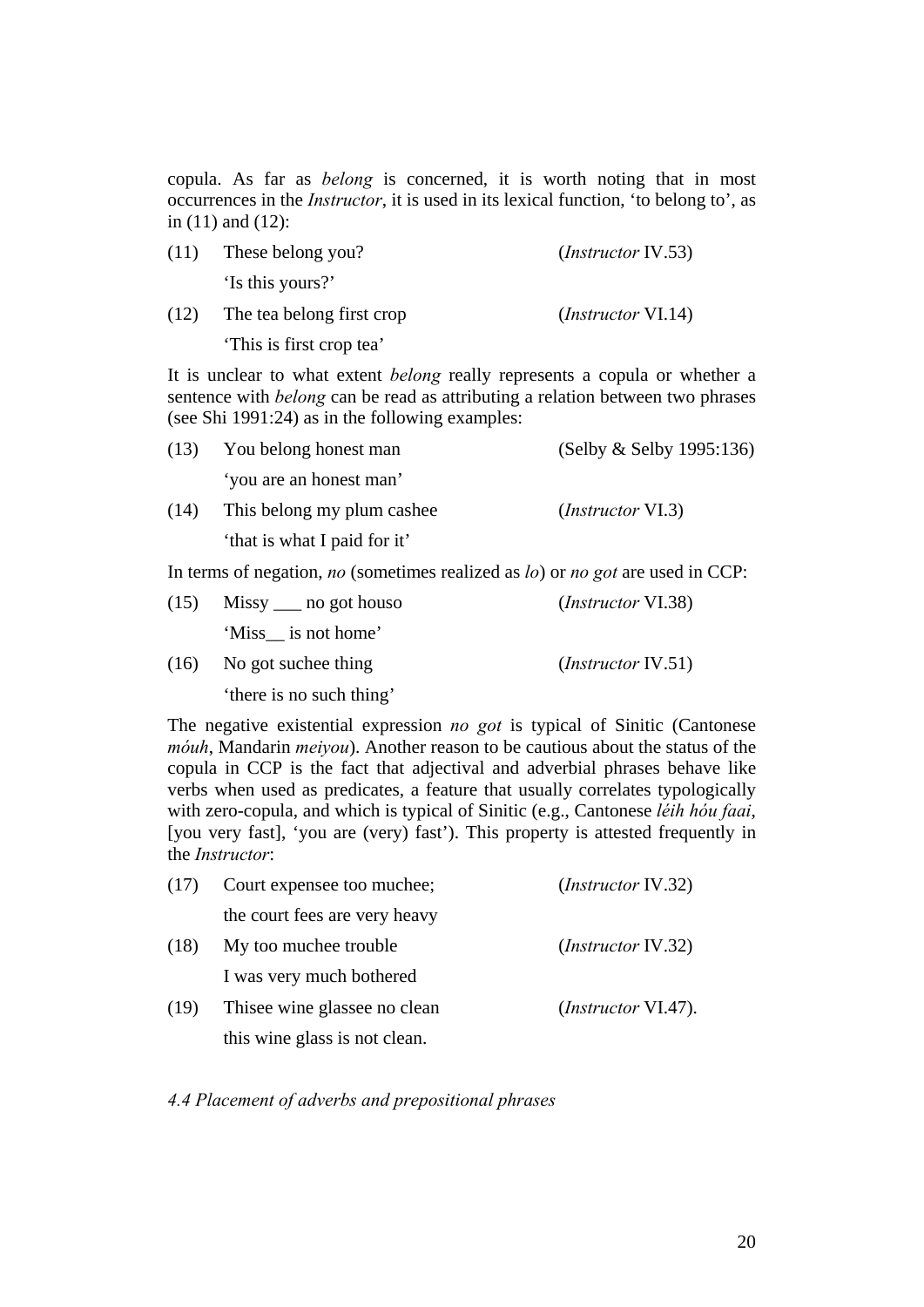Another area showing clear influence of Chinese syntax is adverbial modification. Selby & Selby (1995:128) claim that time and place adverbs follow English syntax, and indeed we find such examples as in:

(20) My talkee you tomorrow(*Instructor* VI.9)

'I will let you know tomorrow'

The place of *tomorrow* here is not legitimate in Chinese. However, the *Instructor* also offers many examples of sentential adverbs appearing between the subject and verb (21-22). This is illegitimate in English but in line with Cantonese syntax, as in *Ngóhdeih tīngyaht būn* [we tomorrow move] 'we move tomorrow' (see Matthews & Yip 1994:187):

| (21) | We tomorrow makee move | (Instrumentor IV.49) |
|------|------------------------|----------------------|
|      | 'We move tomorrow'     |                      |
| (22) | He every day tipsy     | (Instrumentor IV.55) |

'he gets drunk every day'

From a typological point of view, one of the clearest Sinitic features is the preverbal PP as can be seen in the patterns (23-25) with *long* below:

| (23) | My no long you buy anymore            | (Instrumentor VI.26) |
|------|---------------------------------------|----------------------|
|      | 'I won't have anymore to do with you' |                      |

(24) You can long my catchee one piecee good boy (*Instructor* VI.51)

'You can get a good boy for me'

(25) My long you takee alla(*Instructor* VI.8)

'I will buy the whole from you'

The preposition *long*, derived from English 'along (with)', appears in preverbal position like its Cantonese counterpart *tùhng* 'with', and covers a similar range of relational functions, including comitative (26), benefactive (27) and ablative (28): **[INSERT FOOTNOTE 7 HERE]**

| (26) | Kéuih tùhng yāt go pàhngyáuh góng | (Cantonese) |
|------|-----------------------------------|-------------|
|      | S/he with one CL friend<br>talk   |             |
|      | 'He's talking with a friend'      |             |
| (27) | Ngóh tùhng léih ló yāt go         | (Cantonese) |
|      | with you take one CL              |             |
|      | 'I'll get one for you.'           |             |
| (28) | Ngóh tùhng léih máaih yéh         | (Cantonese) |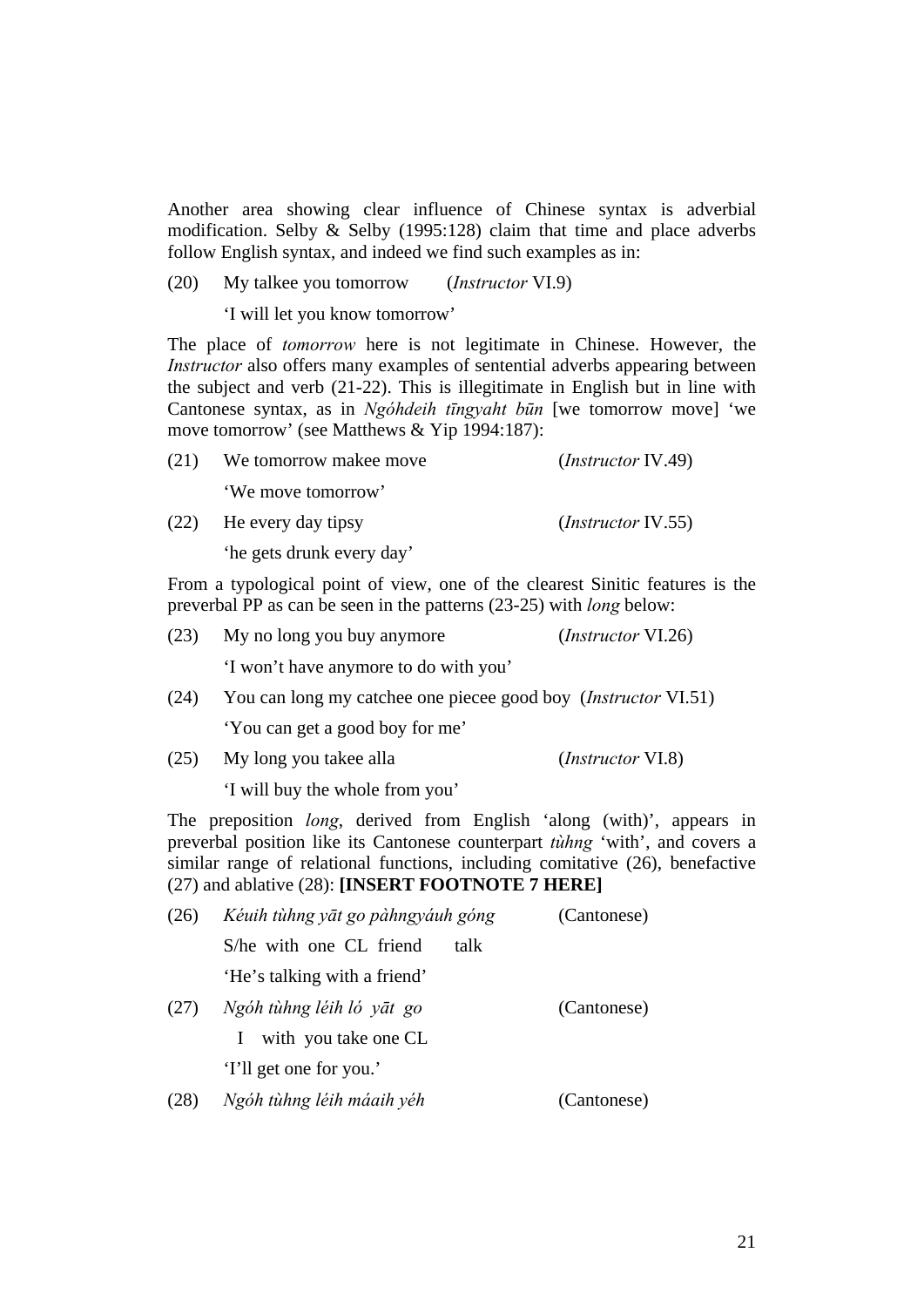I with you buy things

'I buy things from you'

With regard to the structure [PP-V-NP] as in (23-28), it should be borne in mind that this is a typologically rare word order combination (Dryer 2003), leaving little doubt as to the Sinitic origins of this feature in CCP. At the same time, prepositional phrases with *long* are also found following the verb, especially in English-language sources:

(29) I like werry much, do littee pidgeon long you. (Downing 1838) 'I would very much like do to a bit of business with you.'

Another locative expression calqued on Cantonese is the construction with *side*, as in:

| (30) | bring that egg come thise side | (Instrumentor VI: 40) |
|------|--------------------------------|-----------------------|
|      | 'bring the eggs here'          |                       |
| (31) | come Sydney side               | (Instrumentor VI: 32) |

'(she) comes from Sydney'

Indeed the use of 'side' in this way is still commonly heard in Hong Kong English, as in *Kowloon side* 'over in Kowloon'. This is one of the few cases in which CCP expressions have found their way into the present-day Hong Kong variety of English.

 Serial verb constructions are frequent in CCP and follow a number of patterns (see Escure to appear). A well-known example is *look see* (calqued on Cantonese *tái gin*, 'look-see' = 'look'):

| (32) | My wantchee look see counta    | (Instrumentor VI.56)       |
|------|--------------------------------|----------------------------|
|      | 'I want to check the accounts' |                            |
| (33) | You look see dog no bitee you  | ( <i>Instructor</i> VI.58) |
|      | 'Don't let the dog bite you'   |                            |

Escure (to appear) also notes the frequency of directional serial verbs (34-36) based in particular on *come* and *go*. Directional serial verbs are also a feature of Sinitic languages, e.g.: *daap fóchē làih*, [take train come], 'come by train'. SVCs can denote single as well as multiple events in CCP, e.g.:

| (34) | Bring come here                       | (Instrumentor IV.43) |
|------|---------------------------------------|----------------------|
|      | 'Bring it here'                       |                      |
| (35) | What time you sendee tea come         | (Instrumentor VI.16) |
|      | 'When are you going to send the tea?' |                      |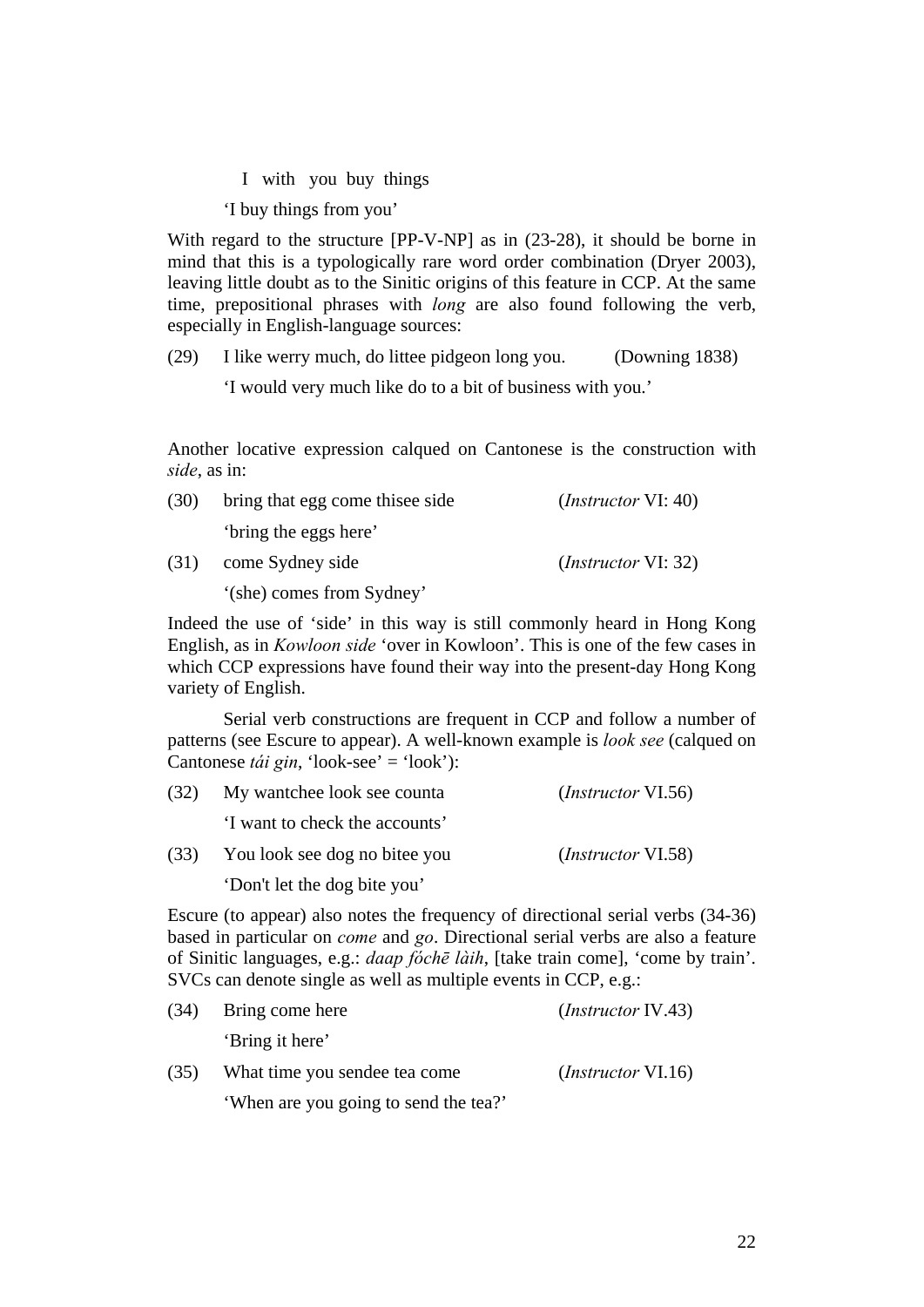(36) Catchee one piece man go (*Instructor* IV.66) 'Engage a man to go'

#### *4.5 Tense and aspect*

There seems to be only one tense/aspect marker in CCP, the perfective marker *hap* (or *hab*), as in:

| (37) | my hap go court one time           | (Instrumentor IV.32) |
|------|------------------------------------|----------------------|
|      | 'I have been to Court once'        |                      |
| (38) | Coolie hap shutee alla window      | (Instrumentor VI.53) |
|      | 'Has the coolie shut all windows?' |                      |

The use of *hab* has a basis in Cantonese as well as English grammar. In interrogative sentences comparable to (37), Cantonese uses the existential verb *yáuh* 'have' as in (38):

(39) *Yáuh móuh sāan saai chēung a?* (Cantonese)

have not.have close all window SFP

'Have you closed all the windows?'

Also seen in (38) is the quantifier *alla*. In CCP *alla* can be used as a resumptive marker following a list of items (40-41), just like the equivalent Cantonese *dōu* (42):

(40) Green tea black tea alla hap got

'I have both green and black tea'

(41) Two man alla same

'we are both alike'

(42) *Léuhng go yàhn dōu yāt yeuhng* (Cantonese) two CL person all one same 'They are both the same.'

## *4.6 Wh-interrogatives in Chinese and Western sources*

Interrogative sentences are especially revealing with regard to differences between Chinese and Western sources. English-language sources typically show wh-phrases fronted as in English:

(43) What thing that Poo-Saat do? (Morrison 1807)

'What does Poo-Saat do?' [Poo-Saat is a Chinese deity.]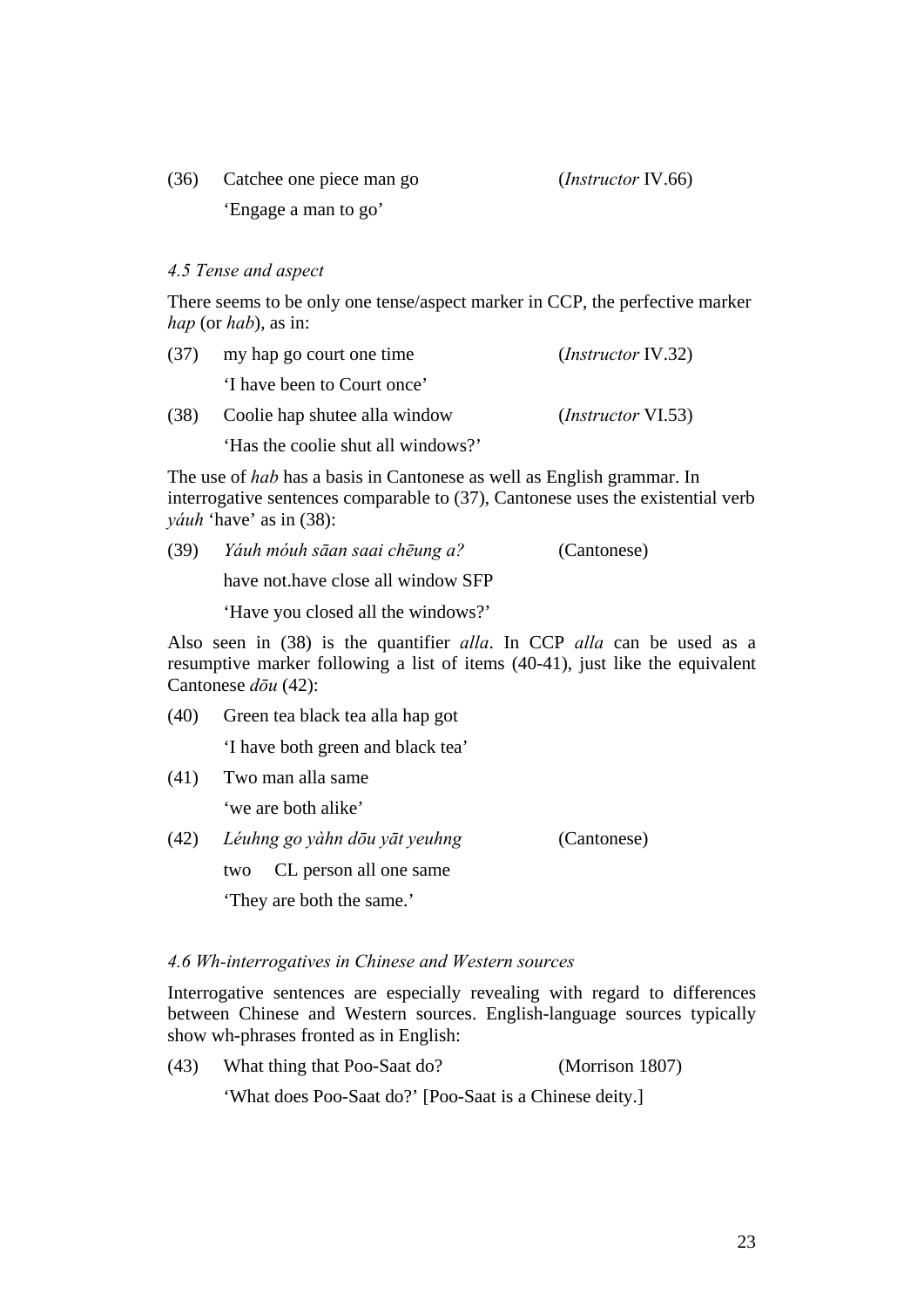By contrast, the *Instructor* data show frequent use of wh-in situ following the Chinese syntax:

(44) You give what price(*Instructor* VI.18)

'What price do you give?'

The *Instructor* shows variation between wh-in-situ (43) and wh-movement (44) which suggests that wh-movement is optional. In alternative pidgin renderings, the same wh-phrase appears variably in situ or fronted, even within the same dialogue:

| (45) | You wantchee how muchee?      | (Instrumentor IV.54) |  |
|------|-------------------------------|----------------------|--|
|      | 'How much do you want?'       |                      |  |
| (46) | How muchee more you wantchee? | (Instrumentor IV.54) |  |
|      | 'What more do you want?'      |                      |  |

The contrast between English-language sources (with consistent wh-fronting) and the Chinese phrasebook (with variation between wh-fronting and wh-insitu) suggests that the CCP spoken by Chinese speakers differed systematically from CCP as used by native speakers of English and European languages.

## *4.7 Topic-comment and discourse structure*

Another area where substrate influence can be discerned, as suggested by Shi (1991), involves topic-comment discourse structure. The *Instructor* dialogues provide just enough context for this feature to be observed. In the examples below, the topic, shown in square brackets, is the part that is being spoken of in the comment:

| (47) | [Good cargo] how can sellum cheap | (Instrumentor VI.11) |  |
|------|-----------------------------------|----------------------|--|
|      | 'How can good things sell cheap?' |                      |  |
| (48) | [that price] he no sellum         | (Instrumentor IV.77) |  |

'He won't sell at that price'

As in Chinese, two kinds of topic can be distinguished: some are understood as arguments of the verb, like the object *good cargo* in (47); others are more loosely related to the predicate, like *that pricee* in (48) which is neither the subject nor object of *sellum* 'sell'.

## *4.8 The verb* makee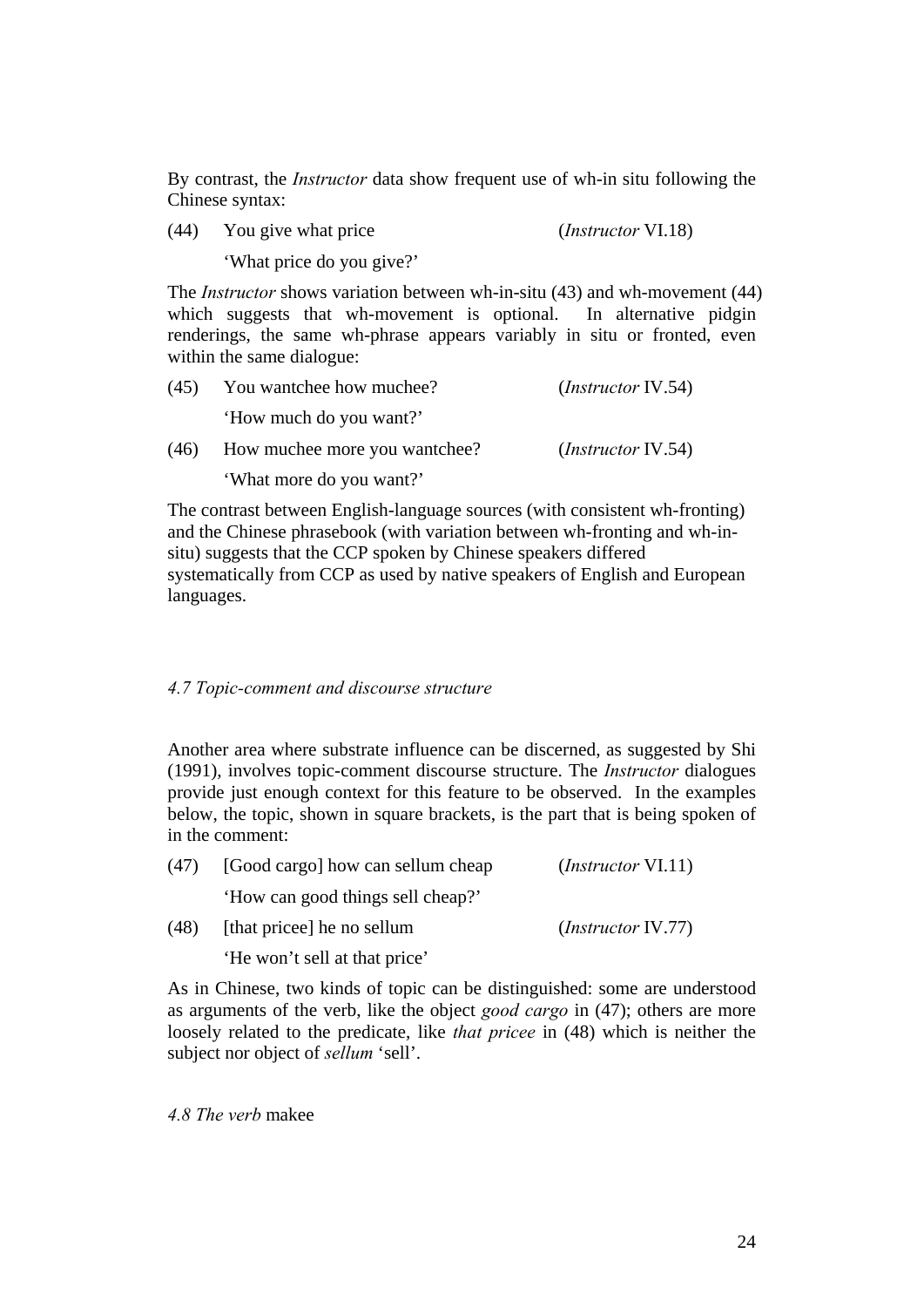A stereotypical feature of CCP is the use of *makee* (< *make*) before another verb:

| (49) | Go makee findee     | (Instrumentor IV.45) |
|------|---------------------|----------------------|
|      | 'Go find it'        |                      |
| (50) | makee catchee he    | (Instrumentor IV.77) |
|      | 'Seize hold of him' |                      |

The use of *makee* is a prominent feature of CCP which does *not* seem to reflect substrate influence, since there is no apparent model for it in Cantonese. In these cases, *makee* merely indicates an action verb. The phrase *go makee findee* (49) therefore represents a serial verb construction, in which directional *go* combines with the verb *makee findee*. In some cases, *makee* serves to create a verb from a noun, as in (51) where it combines with the Portuguese word *conta* 'account':

| (51) my wantchee makee conta | (Instrumentor VI.11) |
|------------------------------|----------------------|
| I have to count them'        |                      |

(52) you hap long nother houso makee contract tea (*Instructor* VI.19)

'Do you ever contract tea for anyone?'

This feature appears to be consistent across the various sources for CCP.

## **5. Conclusion**

Based on the historical discussion and the grammatical data presented above, we can address some of the interpretations that have been offered about the formation of CCP. The seeds of CCP were most likely sown in the early days of the Canton Trade in the eighteenth century along the Pearl River Delta, in particular in two settings: the harbor of Whampoa (Huangpu), which functioned as a sort of customs for the foreign merchandise, and the 'factories' of Canton (Guangzhou), i.e. the places of residence of the commercial representative of Western trading companies (Bolton 2003:156; Martino 2003:24; Van Dyke 2005).

 Considering the structural parallels shown between Cantonese and CCP, it is safe to say that the CCP of *The Instructor* exhibits substantial Cantonese influence. The grammar of CCP can thus be accounted for first and foremost in terms of syntactic and semantic feature transfer from Cantonese. Since Cantonese is the dominant influence in the CCP of *The Instructor* data, this could also explain why CCP is mostly isolating in morphology, without necessarily involving simplification as a cognitive strategy. For example, zero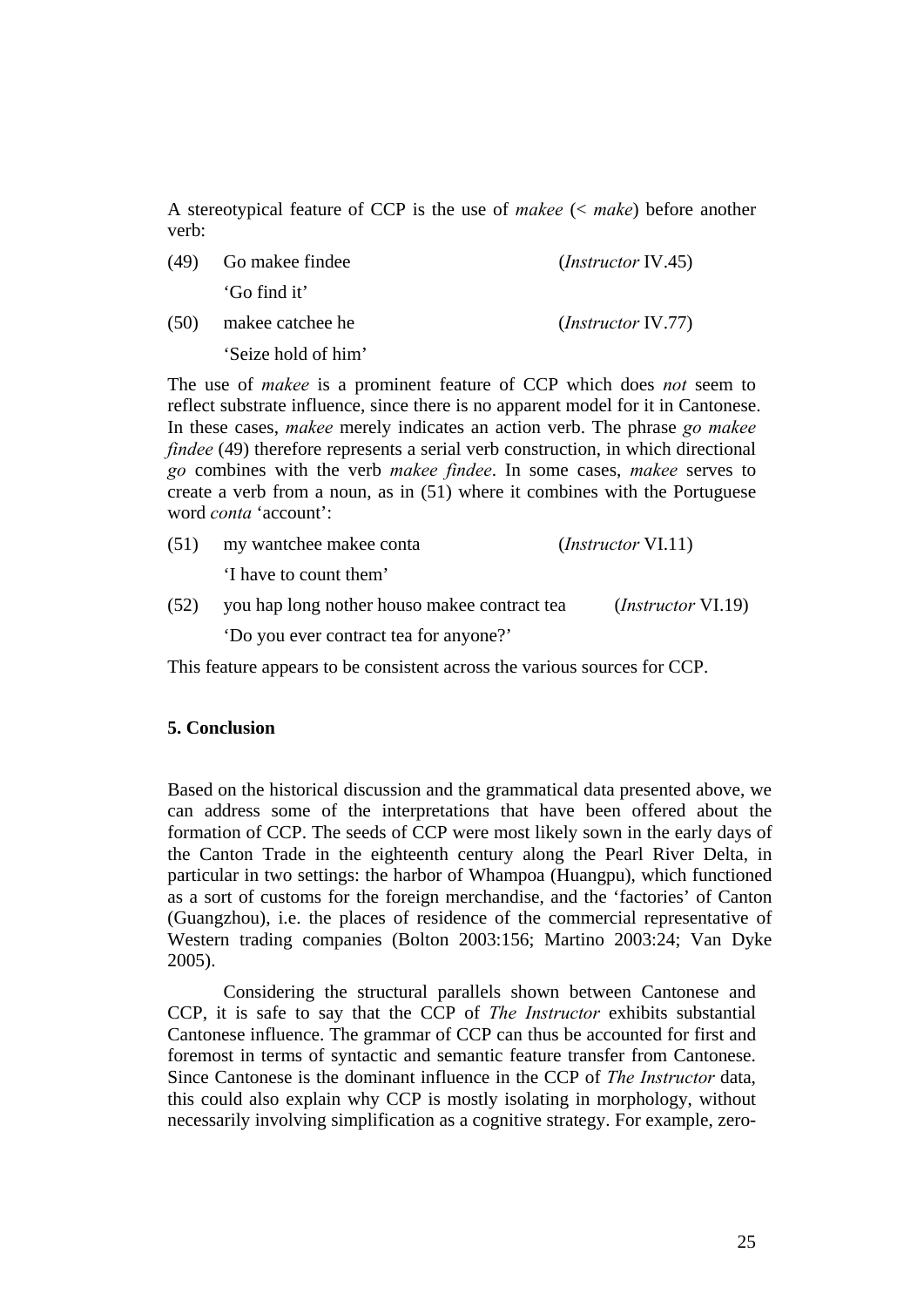copula patterns may not be the result of faulty reproduction of English patterns, but rather an expression of Sinitic feature transfer. It is likely that further indepth analysis of *The Instructor* will reveal deeper aspects of CCP grammar, together with more evidence of Sinitic substrate influence. The features above should nonetheless suffice to support the claims that the dominant features of CCP are Sinitic, including (i) noun classifiers in the context [NUM/DEM-CL-NP]; (ii) zero copula; (iii) existential verbs; (iv) property verbs; (v) preverbal adverbs and PPs; (vi) serial verb constructions; (vii) topic-comment structure.

 We have shown that in some features, the Chinese data contrast systematically with evidence from English-language sources, as in the case of wh-interrogatives where *wh*-in situ appears only in the Chinese sources. Such data raise the question of variability between CCP as spoken by Englishspeaking and Cantonese-speaking users. Although the current analysis can not give a conclusive answer, the existence of a continuum of forms influenced by English or Cantonese grammar is considered likely, and the co-existence of more or less distinct lects whose poles were represented by a British and a Chinese register cannot be ruled out. If we think it unlikely that any stable pidgin was developed in the early days of the Canton Trade (for this view see Ansaldo 2009; Martino 2003), then we would tend to favour the latter interpretation. Be that as it may, the existence of the written Chinese language sources and the spread of CCP among Chinese clearly resulted in significant influence of Sinitic grammar, vocabulary and pronunciation. Variation is likely to have been present all along, as suggested in Bolton (2003). Considering the limited number of speakers and the relatively short life-span of the ecologies in which it was spoken (Tryon et al. 1996), it seems unlikely that any great stability was ever achieved. We can thus envisage the evolution of CCP as follows:

 In the earlier period, the position of inferiority the British found themselves in led them to simplify their language in order to try to communicate with the Chinese. Whether they did so intuitively or with the help of some perceived 'knowledge' of Chinese is unclear, but since the latter would have been difficult to obtain, the former is more likely. In this phase, agency for CCP must also be attributed to other Western traders since pidgin-evolution typically (but not invariably) involves third parties who use the language but are not speakers of the varieties that contribute to it. This phase is related to the period of the Canton Trade.

 As the British rose to power, their jargon increasingly became an attractive target for the Chinese. The Chinese therefore set out to learn it and probably expanded it but it remained a clear trading jargon as is typical of ecologies where there is a strong desire to maintain social distance. This phase most likely started in the factories and continued in other comparable environments.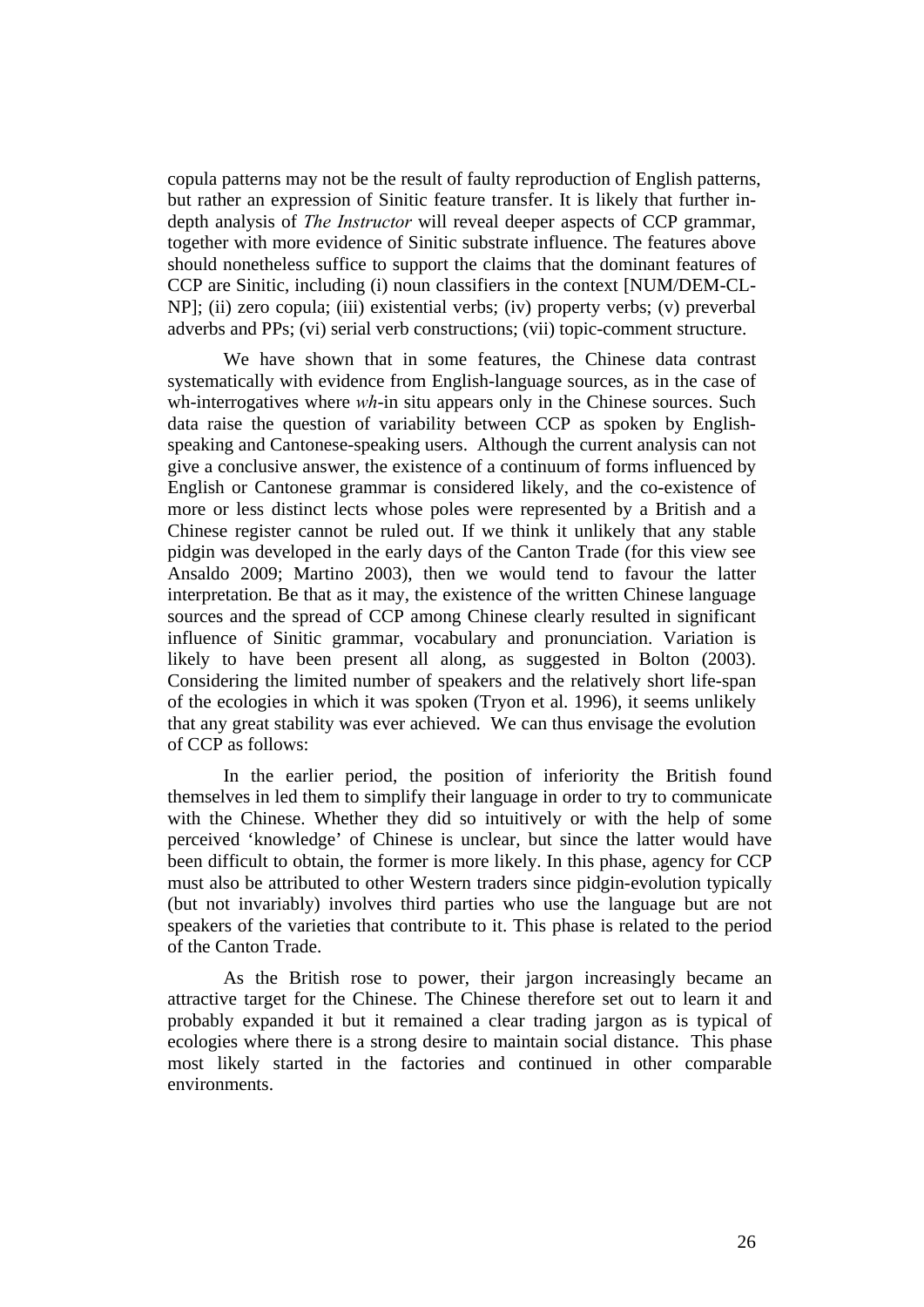It is thus possible to suggest that CCP was not the product of an encounter between two 'high' cultures: this has been supported by sociohistorical observations about the inferiority of the British until the midnineteenth century, and could explain why there is a body of CCP that looks more influenced by English than the data of *The Instructor*. The reason why we have stressed the segregation imposed, and partly achieved, by Chinese authorities, is not meant to suggest that contacts between Chinese and Western merchants were not significant. But it is quite clear that, in an early phase, distance was kept between the parties, and that the Chinese were much less interested in the Western redhaired barbarians than the barbarians were in China. Therefore, the idea of CCP as initially pidginized by English speakers (and other foreigners) is a distinct possibility, as envisaged in Hall (1944). Van Dyke (2005:80) reports at least one attestation of CCP being used by Western merchants in Canton as early as 1715, which according to him suggests that it was through merchants' needs, rather than through the activities of linguists, that pidgin English developed. It was most likely developed by sailors and merchants who were not capable nor allowed to acquire Chinese mostly for informal trade (formal exchanges were most often taken care of by interpreters, but see Benson (2005) for an alternative view that direct contact between trading partners may have been more common than formerly thought).

 However, CCP really grew in use compared with Portuguese only from the mid-eighteenth century onwards, a time that we believe is more realistic for CCP to really come into being, as also argued in Martino (2003). Not only were Macau – and Makista – still dominant until that point, but commerce in the first half of the eighteenth century was still very restricted. Considering the superficial and short-lived contacts between British and Chinese, further limited by the social distance imposed by the latter, CCP in the early years must have been very limited. After the Opium wars however, the situation changed dramatically: there was a great increase in commerce, in particular tea and silk; the contacts between Westerners and Chinese were no longer restricted to the Canton factories and Whampoa, but took place in several city-ports of the coast; and foreign merchants became appointed as custom officers, while foreign companies appointed their own Chinese compradors (Fairbank & Goldman 1998:203). In other words, the networks became more diverse, and as they increased in number and complexity, they favored the spread of CCP across China and, eventually, as far as Australia and the West Coast of the United States (Mühlhäusler & Baker 1996).

## **References**

Adelaar, Alexander, & D.J. Prentice 1996. Malay: its history, role and spread. In Stephen A. Wurm, Peter Mühlhäuser & Darrel Tryon (eds.), *Atlas of*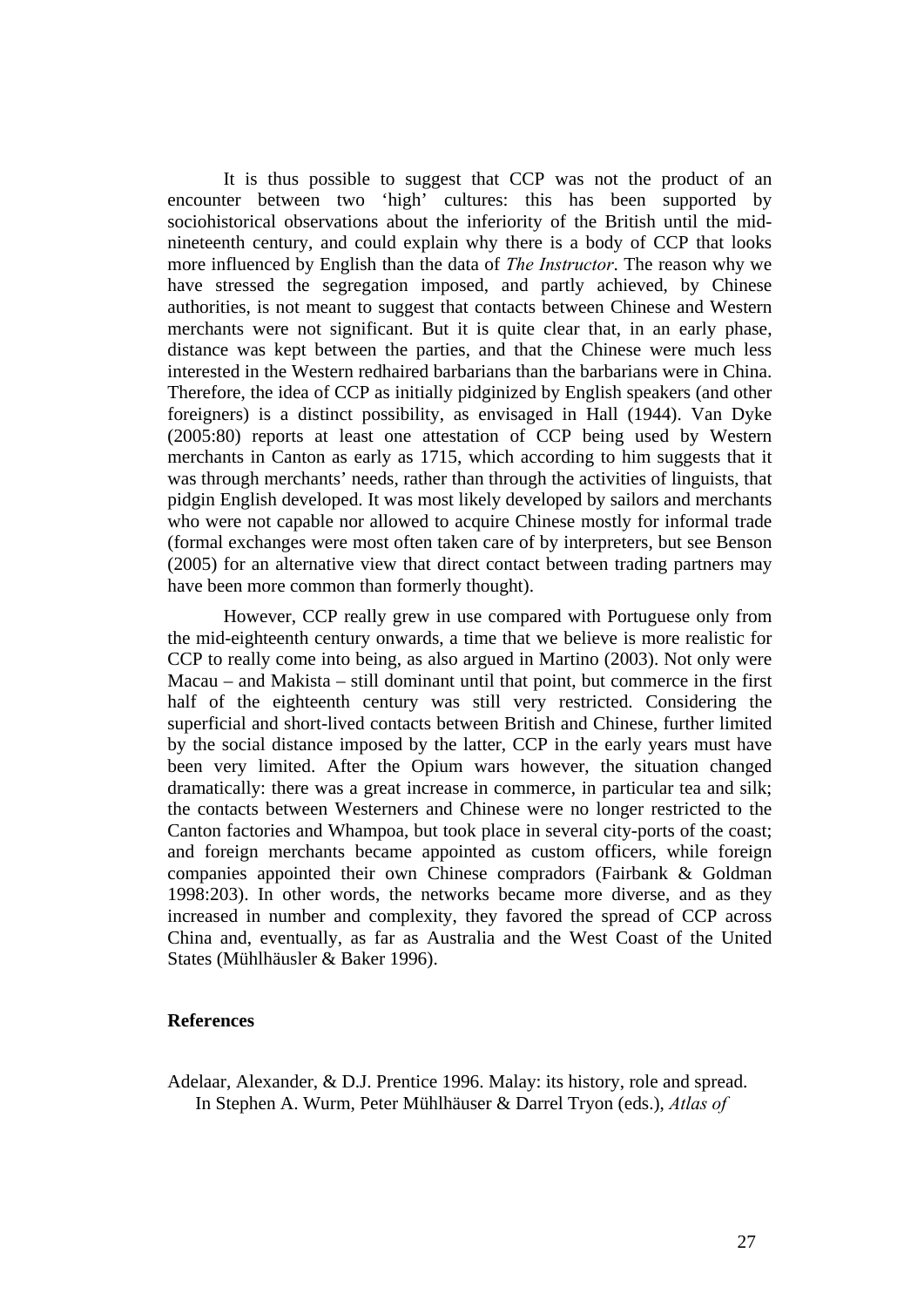*languages of intercultural communication in the Pacific, Asia and the Americas,* 673-693. Berlin/New York: Mouton de Gruyter.

- Anon (c. 1835). 紅毛通用番話 (hùhng mòuh tùng yuhng fàan wá *The common language of the Red-haired Foreigner*s). Guangzhou.
- Ansaldo, Umberto 2007. Review of McWhorter, John, 2005, Defining Creole. Oxford University Press. *Journal of Pidgin and Creole Languages* 22(1). 170-176.
- Ansaldo, Umberto 2009. *Contact languages: Ecology and evolution in Asia*. Cambridge: Cambridge University Press.
- Ansaldo, Umberto & Matthews, Stephen. 2004. The origins of Macanese reduplication. In Genevieve Escure & Armin Schwegler (eds.), *Creoles, contact and language change: Linguistic and social implications,* 1-19. Amsterdam/Philadelphia: John Benjamins.
- Ansaldo, Umberto, Matthews, Stephen & Smith, Geoff. 2009. The Cantonese substrate in China Coast Pidgin. In Claire Lefebvre (ed.), *Substrate influences in Creole languages.*. Amsterdam/Philadelphia: John Benjamins.
- Baker, Philip 1989. *A provisional assessment of hùhng mòuh tùng yuhng fàan wá (a vocabulary of the common words of the language of the red-haired foreigners), a 19th century Pidgin English phrasebook written entirely in Chinese characters*. London: University of Westminster.
- Baker, Philip & Mühlhäusler, Peter. 1990. From business to pidgin. *Journal of Asian Pacific Communication* 1(1). 87-115.
- Benson, Paul. 2005. The origins of Chinese Pidgin English: Evidence from Colin Campell's diary. *Hong Kong Journal of Applied Linguistics* 10(1). 59-77.
- Bisang, Walter. 1985. *Das chinesische Pidgin Pidgin-English*. Zürich: Universität Zürich.
- Bolton, Kingsley. 2003. *Chinese Englishes: A sociolinguistic history*. Cambridge: Cambridge University Press.
- Boxer, Charles R. 1973. *The Portugueses seaborne empire*. Hammondsworth: Pelican.
- Boxer, Charles R. (ed.). 1953. *South China in the sixteenth century*. London: Hakluyt Society.
- Chen, Ta. 1939. *Emigrant communities in South China: A study of overseas migration and its influence on standards of living and social change*. Shanghai: Kelly & Walsh Ltd.
- Coates, Austin. 1966. *Macao and the British*: *Prelude to Hong Kong 1637~1842*. Oxford: Oxford University Press.
- Downing, C. Toogood. 1838 [1972]. *The Fan-Qui in China in 1836-7*. Shannon: Irish University Press.
- Dryer, Matthew S. 2003. Word order in Sino-Tibetan languages from a typological and geographical perspective. In Graham Thurgood & Randy LaPolla (eds.), *Sino-Tibetan languages*, 43-56. Richmond: Curzon Press.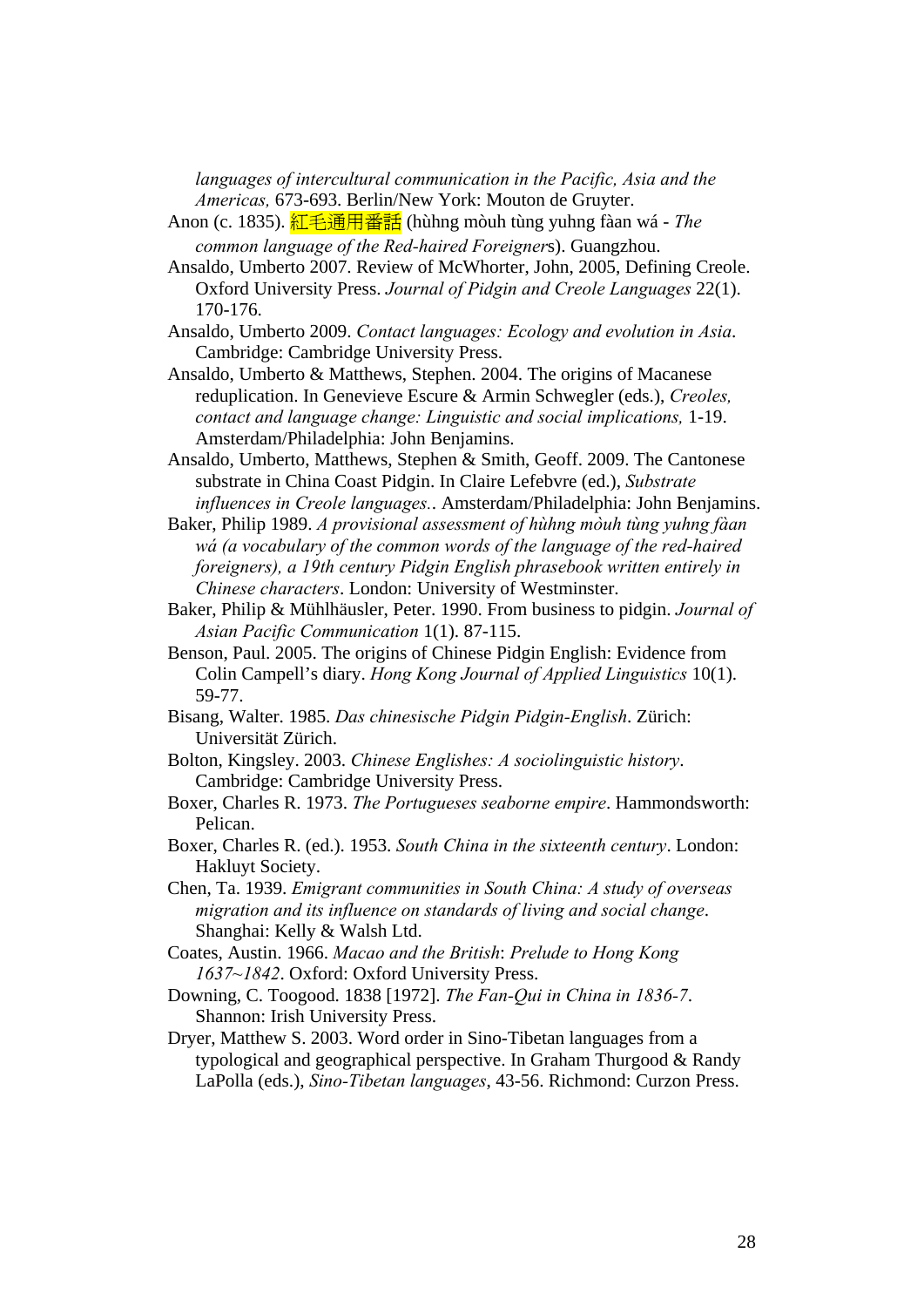- Erbaugh, Mary & Bei Yang. 2006. Two general classifiers in the Shanghai Wu dialect: A comparison with Mandarin and Cantonese. *Cahiers de Linguistique Asia Orientale* 35(2). 169-207.
- Escure, Genevieve. (to appear). Is serialization simple? Evidence from Chinese Pidgin English. In Thomas Klein & Nicolas Faraclas (eds.), *Simplification in pidgins and creoles*. Amsterdam/Philadelphia: John Benjamins.
- Fairbank, John K. 1953. *Trade and diplomacy on the China Coast: The opening of the treaty ports, 1842-1854*. Stanford: Stanford University Press.
- Fairbank, John K. & Goldman, Merle. 1998. *China: A New History. Enlarged edition*. Cambridge, MA: Harvard University Press.
- Faraclas Nicolas, Corum, Micah, Arrindell, Rhoda & Pierre, Jean O. 2007. Sociétés de cohabitation and the similarities between the English-lexifier Creoles of the Atlantic and the Pacific: The case for diffusion from the Afro-Atlantic to the Pacific. Paper presented at the  $24<sup>th</sup>$  Meeting of the Society for Pidgin and Creole Linguistics.
- Gunn, Geoffrey C. 1996. *Encountering Macau: A Portuguese city-state on the periphery of China, 1557-1999*. Boulder, CO: Westwiew.
- Hall, Robert A.J. 1944. Chinese Pidgin English grammar and texts. *Journal of the American Oriental Society* 64. 95-113.
- Hunter, William C. 1885. *Bits of old China*. London: Kegan, Paul, Trench and Co.
- Leland, Charles. 1892. *Pidgin English sing-song*. London: Kegan Paul.
- Li, Michelle, Matthews, Stephen & Smith, Geoff P. 2005. Pidgin English texts from the *Chinese-English Instructor*. *Hong Kong Journal of Applied Linguistics* 10(1). 79-168.
- Martino, Elena. 2003. *Chinese pidgin English: Genesi ed evoluzione* [Chinese Pidgin English: Genesis and evolution]*.* Tesi di Laurea. La Sapienza, Roma.
- Matthews, Stephen & Yip, Virginia. 1994. *Cantonese: A comprehensive grammar*. London: Routledge.
- Morrison, Robert. 1807-8. Unpublished journal in Council for World Mission archives, South China - Journals, Box 1.
- Morse, Hosea B. 1926. *The chronicles of the East India Company trading to China, 1635-1834.* 5 vols. Oxford: Clarendon Press.
- Mühlhäusler, Philip, & Baker, Philip. 1996. English-derived contact languages in the Pacific in the 20th century. In Stephen A. Wurm, Peter Mühlhäusler & Darrel T. Tryon (eds.), *Atlas of languages of intercultural communication in the Pacific, Asia and the Americas*, 497-522. Berlin: Mouton de Gruyter.
- Mundy, Peter 1637. Itinerarium Mundii [The travels of Peter Mundy]. Edited by R.C. Temple as *The Travels of Peter Mundy, in Europe and Asia, 1608- 1667*, volume 3 (1919). Cambridge: Hakluyt Society.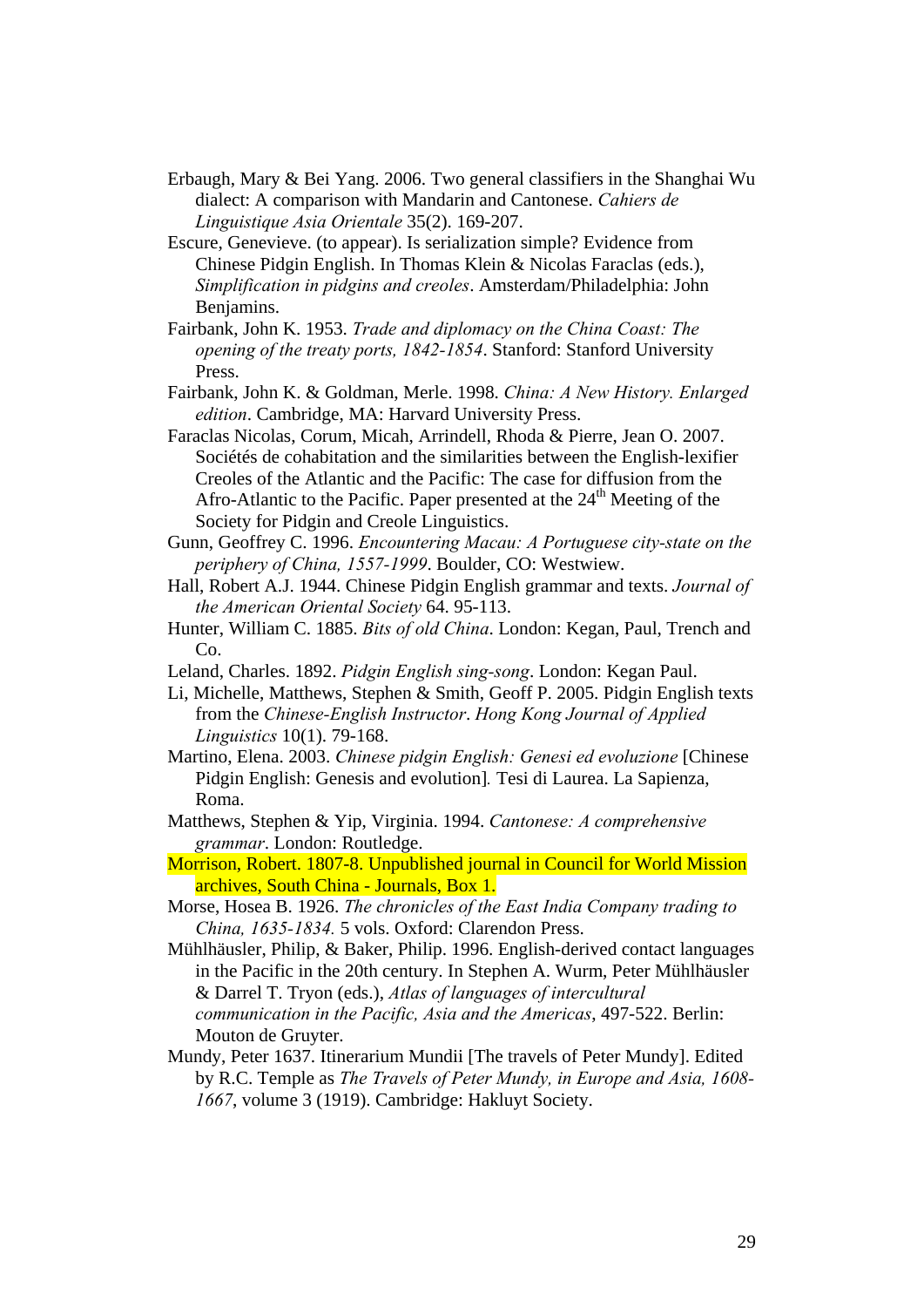- Nicol, John. 1822. *The life and adventures of John Nicol*. Edinburgh: William Blackwood.
- Noble, Charles F. 1762. *A voyage to the East Indies in 1747 and 1748*. London: Becket and Dehondt.
- Paviot, Jacques. 2005. Trade between Portugal and the Southern Netherlands in the 16th century. In Ernst van Veen & Leonard Blussé (eds.), *Rivalry and conflict: European traders and Asian trading networks in the 16th and 17th centuries,* 24-34. Leiden: CNWS publications.
- Reinecke, John E. 1937. *Marginal languages: A sociological survey of the creole languages and trade jargons.* Yale University, Ann Arbor UMI.
- Selby, Stephen & Selby, Anna. 1995. China Coast Pidgin English. *Journal of the Hong Kong Branch of the Royal Asiatic Society* 35. 113-141.
- Shi, Ding Xu 1986. *Chinese Pidgin English: Its origin and linguistic features.* M.A. University of Pittsburgh.
- Shi, Ding Xu. 1991. Chinese Pidgin English: Its origin and linguistic features. *Journal of Chinese Linguistics* 19(1). 1-40.
- Shi, Ding Xu. 1993. Learning Chinese Pidgin English through Chinese characters. In Francis Byrne & John Holm (eds.), *Atlantic meets Pacific: A global view of pidginization and creolization,* 459-464. Amsterdam: John Benjamins.
- Siegel, Jeff. 1990. Pidgin English in Nauru. *Journal of Pidgin and Creole Linguistics* 5(2). 157-186.
- Smith, Geoff P. 2002. *Growing up with Tok Pisin: Contact, creolization, and change in Papua New Guinea's national language*. London: Battlebridge.
- Smith, Geoff P. 2008. Chinese Pidgin English pronouns revisited. *Hong Kong Journal of Applied Linguistics* 11(1). 63-76.
- Soothill, William E. 1925. *China and the West: A sketch of their intercourse*. Oxford: Oxford University Press.
- Stoller, Paul. 1979. Social interaction and the development of stabilised pidgins. In Ian F. Hancock (ed.), *Readings in Creole studies,* 69-72. Ghent: Story-Scientia.
- Tamburello, Adolfo. 1983. La cultura occidentale nel Giappone Tokugawa, la mediazione olandese e russa nel 1800 [Western culture in Tokugawa Japan, Dutch and Russian mediation in 1800]. *Il Giappone* 21. 5-23.
- Tong, King Sing. 1862. *The Chinese and English Instructor, 6 vols*. Guangzhou
- Tryon, Darrel, Mühlhäusler, Peter & Baker, Philip. 1996. English-derived contact languages in the Pacific in the 19th century (excluding Australia). In Stephen A. Wurm, Peter Mühlhäusler & Darrel Tryon (eds.), *Atlas of languages of intercultural communication in the Pacific, Asia and the Americas*, 471-495. New York: Mouton de Gruyter.
- Van Dyke, Paul A. 2005. *The Canton trade: Life and enterprise on the China coast, 1700-1845*. Hong Kong: Hong Kong University Press.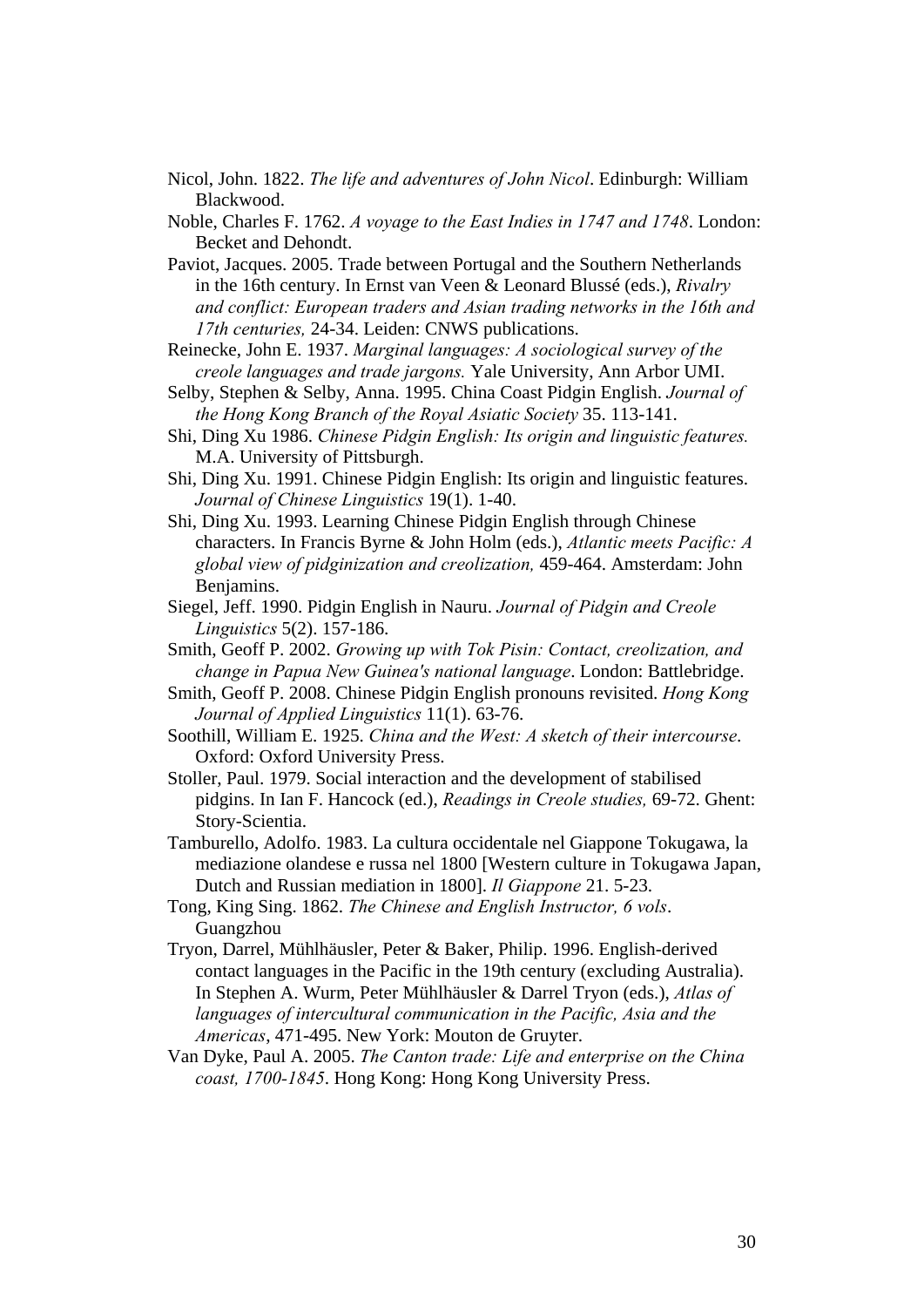Whinnom, Keith. 1971. Linguistic hybridization and the 'special case' of pidgins and creoles. In Dell Hymes (ed.), *Pidginization and creolization of languages*, 91-115. Cambridge: Cambridge University Press.

Williams, Samuel W. 1836. Jargon spoken at Canton. *Chinese Repository* 4. 428-435.

## **Notes**

<sup>1</sup> We term the contact language at issue 'China Coast Pidgin' to specify its coastal origin and to avoid the implication that it is a variety of English.

2 One indication of this is the word *kaukau* in Hawaiian Creole English, derived from CCP *chow-chow* 'food'.

 $3$  The British had a limited presence in Macau which lasted until the British took over control of Hong Kong in 1842 (Coates 1966; Tryon, Mühlhäusler & Baker 1996).

 $4$  Leland (1892) is comparable in size but notoriously unreliable, not least because the author does not seem to have travelled as far as China (Selby & Selby 1995:123).

5 Considering the methodological difficulties in analyzing Romanization, as well as the inherent variability to be expected in pidgin phonology, we do not attempt to discuss phonological characteristics of CCP here.

6 References to the *Instructor* refer to the volume and page in the original Chinese text, which are also given in Li et al.'s (2005) transcription. The example sentences are presented as transcribed in Li et al. (2005), with some minor modifications for ease of reading. The translations are those given in the original text; more precisely, the standard English translations are the original English examples for which pidgin equivalents are provided in the margin of the text.

7 There are intriguing similarities between CCP and Tok Pisin *long* (see Smith 2002), which could result from a historical relationship and/or common grammaticalization paths.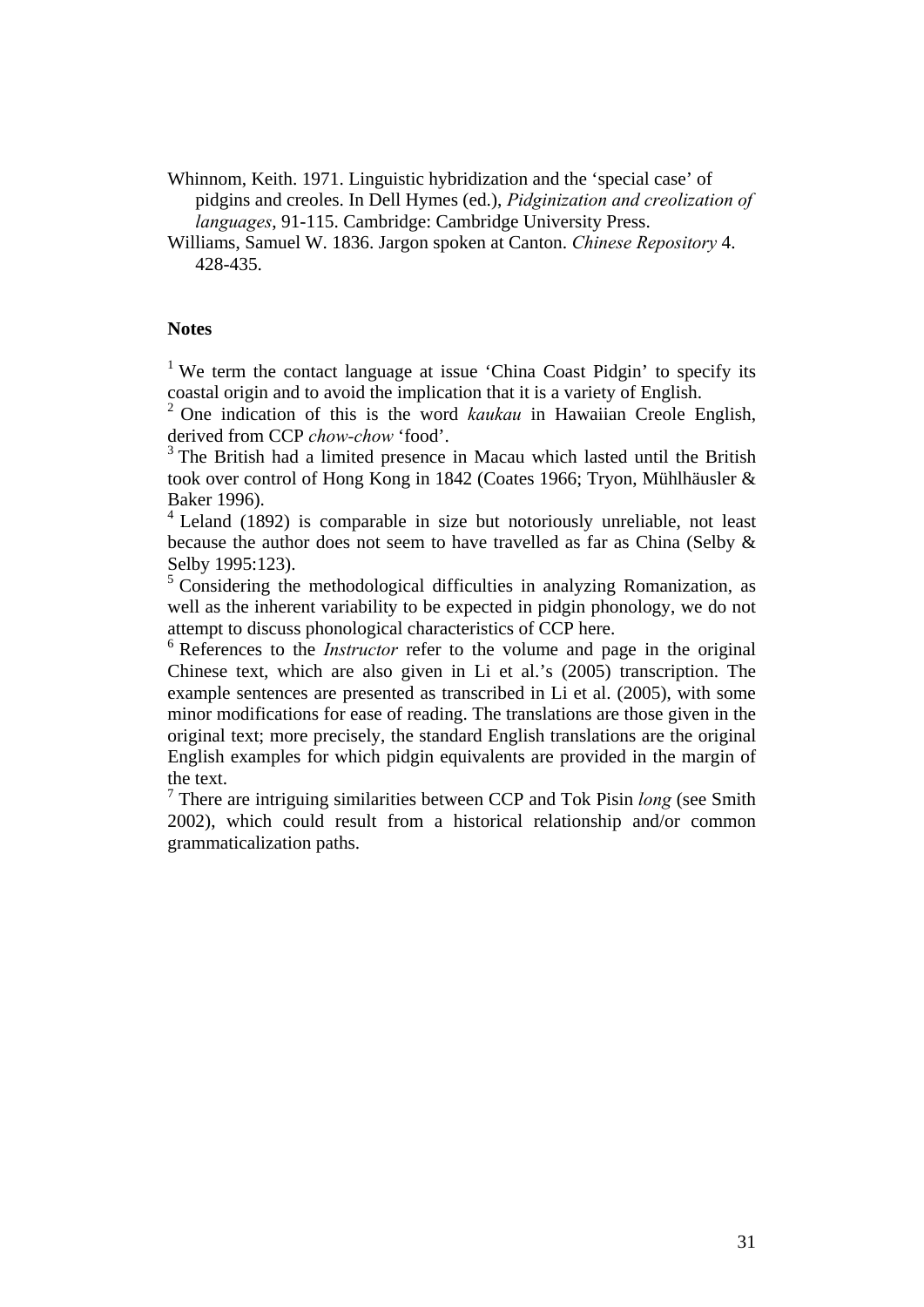| <b>Factories</b> |                     |             | Whampoa    |                |               |
|------------------|---------------------|-------------|------------|----------------|---------------|
| Formal           | Foreigners          | Informal    | Formal     | Foreigners     | Informal      |
| relations        |                     | relations   | relations  |                | relations     |
| Traders          | Supercargo          | Servants    | Compradors | <b>Sailors</b> | Local sailors |
| Compradors       | Interpreters        | Compradors  |            |                | Prostitutes   |
| Interpreters     | <b>Missionaries</b> | Shopkeepers |            |                | Other locals  |
|                  |                     | Coolies     |            |                |               |

# **Table 1.**

Contacts in the Canton region (adapted from Martino 2003:62)

| p.32                                                   | Law Suit $(\mathbf{\hat{\mathbb{E}}}^{\mathbf{\hat{\mathbb{E}}}})$ |  |  |
|--------------------------------------------------------|--------------------------------------------------------------------|--|--|
| It is a bad thing to go to law                         | 哥羅必剪威黎必                                                            |  |  |
| gò lòh bìt jín wài làih bìt<br>go law pidgin velly bad |                                                                    |  |  |
| Table 2.                                               |                                                                    |  |  |

Organization of the CCP corpus (from Li et al. 2005)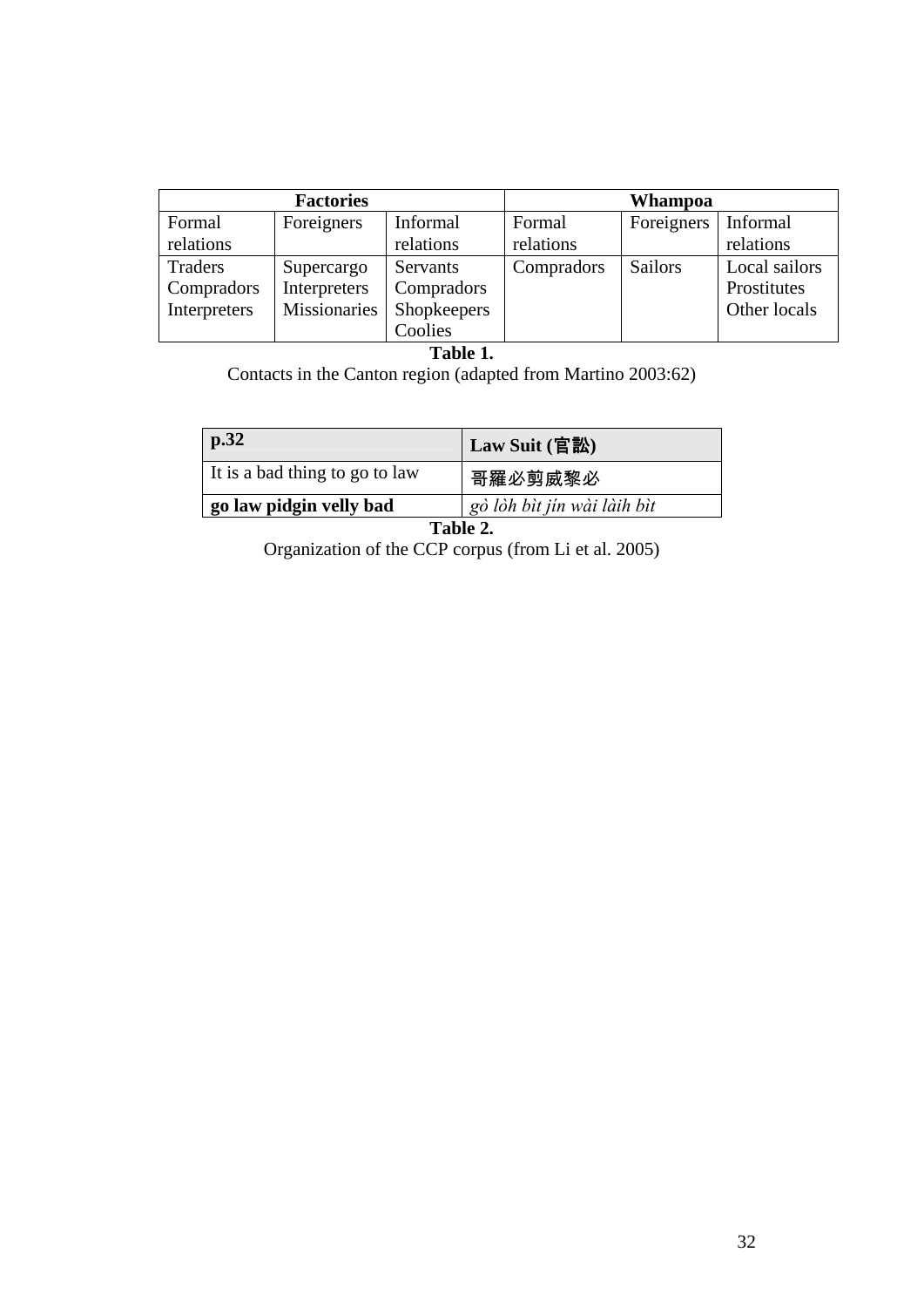

**Figure 1. Title** 



**Figure 2.**  *The Redhaired Glossary*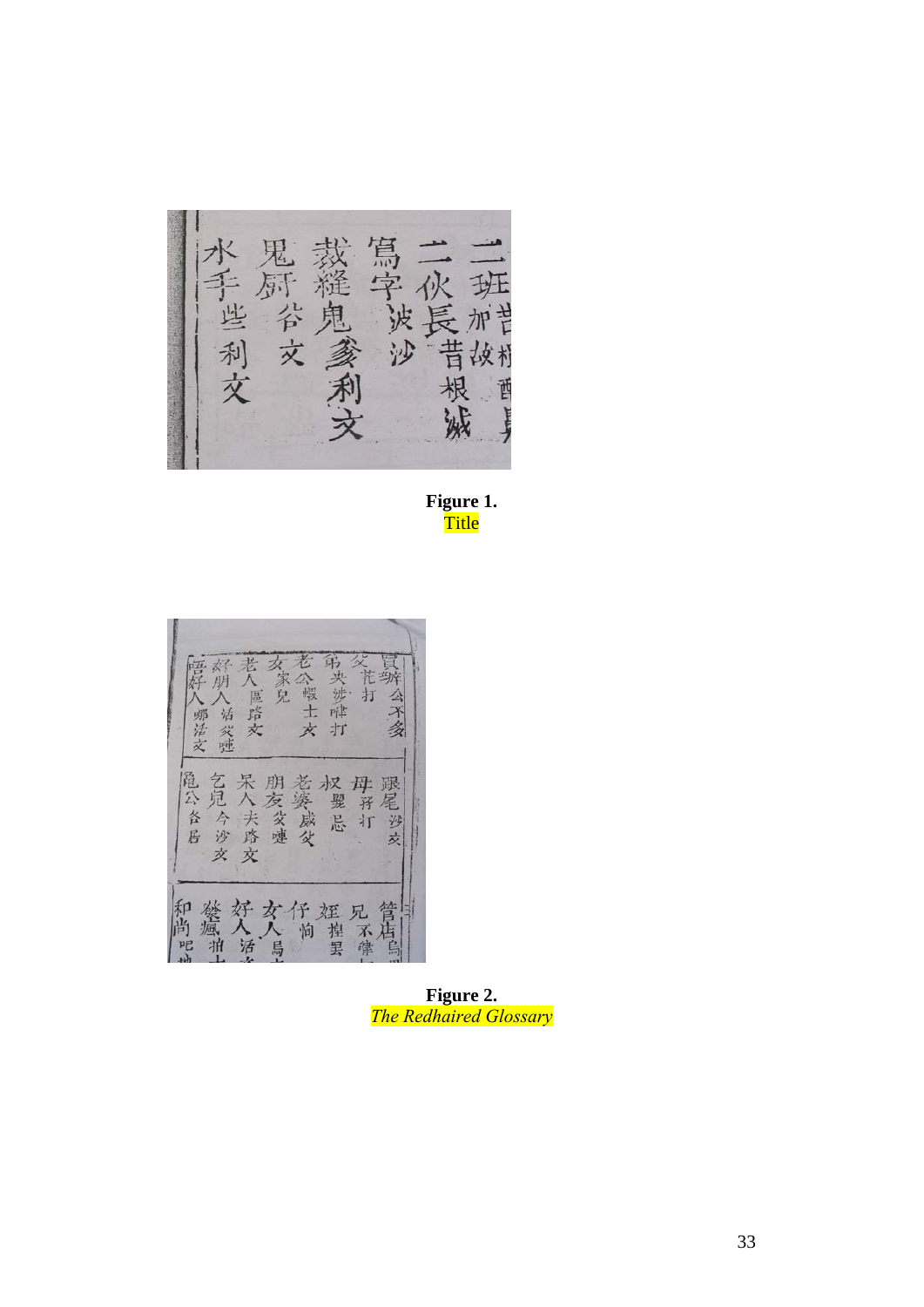| 其廷光布可                                           |                                         | 存温度                                     | 其干打                                   | 口包治打裂<br>深国口道<br>風地施水                                                                                              |                                                                    |
|-------------------------------------------------|-----------------------------------------|-----------------------------------------|---------------------------------------|--------------------------------------------------------------------------------------------------------------------|--------------------------------------------------------------------|
| I<br>四化去换過<br>hangerithey<br>been hie hier been | 像呢的晤好銀過作<br>provided mbe ugan kuro hu-  | $\frac{1}{1}$<br>你點樣算法<br>Doub you have | ni tim young our fall<br>八十員零十個先士     | 咁申得幾多員呢<br>五十七両二錢七分 為意進填標厚主地原未主國些填叫打運工,                                                                            | うごはセンゴ 堅める コノトド スイ                                                 |
|                                                 | 些男温些境                                   |                                         |                                       | Act chap in ling shop ho since - beghty dollare and ton cint<br>homestere to be to in me - How many sultime as the | /2 short trine linner view telor teach from a Theodor it waves and |
| <b>嗲厘謙都哥喽遇治店</b><br>Jell him to go and when     | 基乎謙 逃士坚打劈士<br>Give him then bad dollars | 厚都氏騎厘橋黎地<br>7. 1. 7                     | - Three do you eaterdate<br>经地打葬士吸碱洗士 | 厚面尔打转士友士刚 。                                                                                                        |                                                                    |
| Î                                               |                                         |                                         |                                       |                                                                                                                    | Carrelander                                                        |

**Figure 3.**  A page from the *Chinese-English Instructor Check if correct*